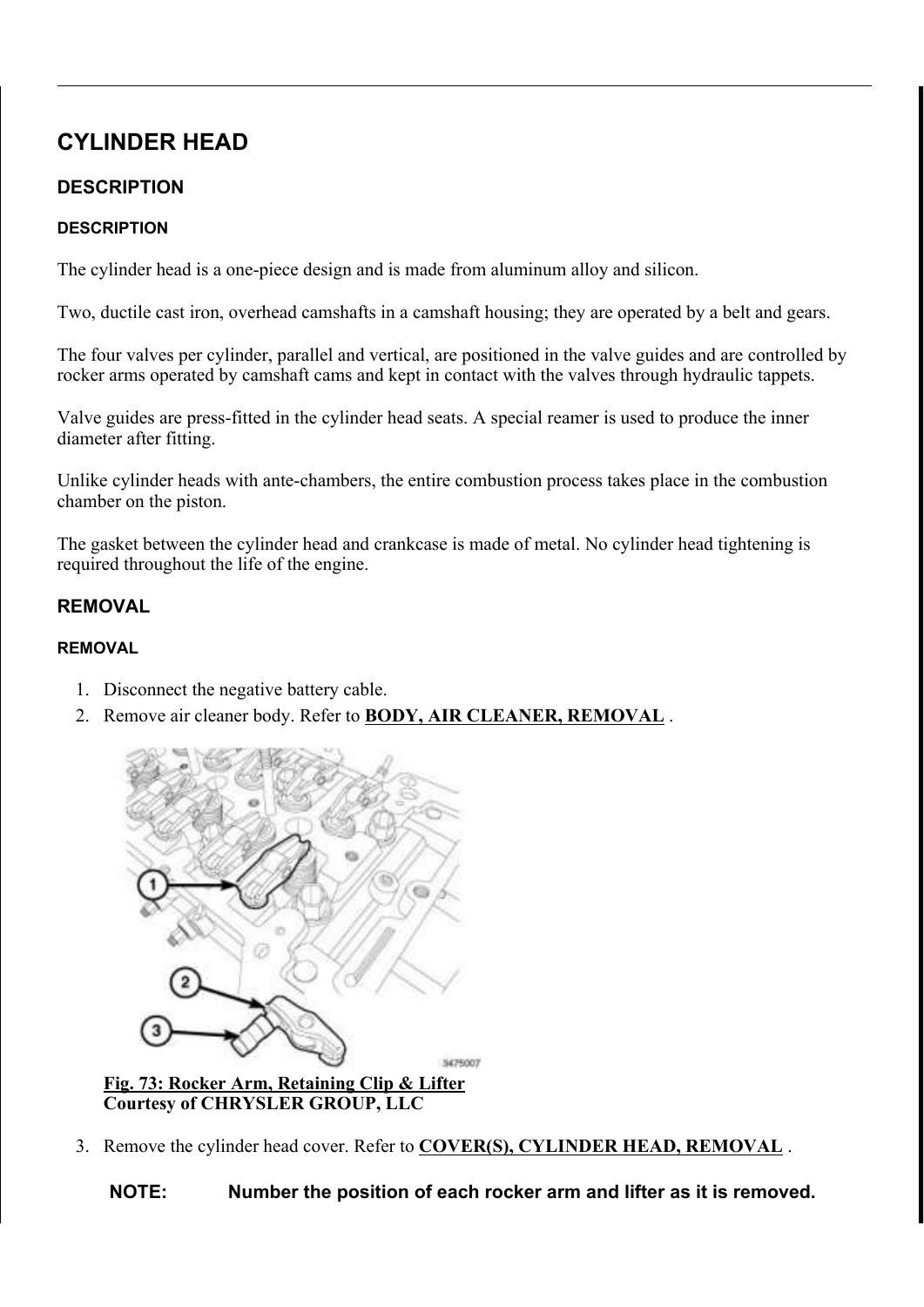- 4. Remove all the rocker arm (1) and lifters (3).
- 5. Remove the intake manifold. Refer to MANIFOLD, INTAKE, REMOVAL .
- 6. Remove the exhaust manifold. Refer to MANIFOLD, EXHAUST, REMOVAL .
- 7. Remove the EGR cooler manifold assembly. Refer to **COOLER, EGR, REMOVAL**.



### Fig. 74: Upper Radiator Hose & Clamp Courtesy of CHRYSLER GROUP, LLC

8. Using the (special tool #10288, Pliers, Hose Clamp) to release clamp (1) and remove the upper radiator hose (2) at engine.





9. Remove bolt (2) and the engine oil dipstick tube (1).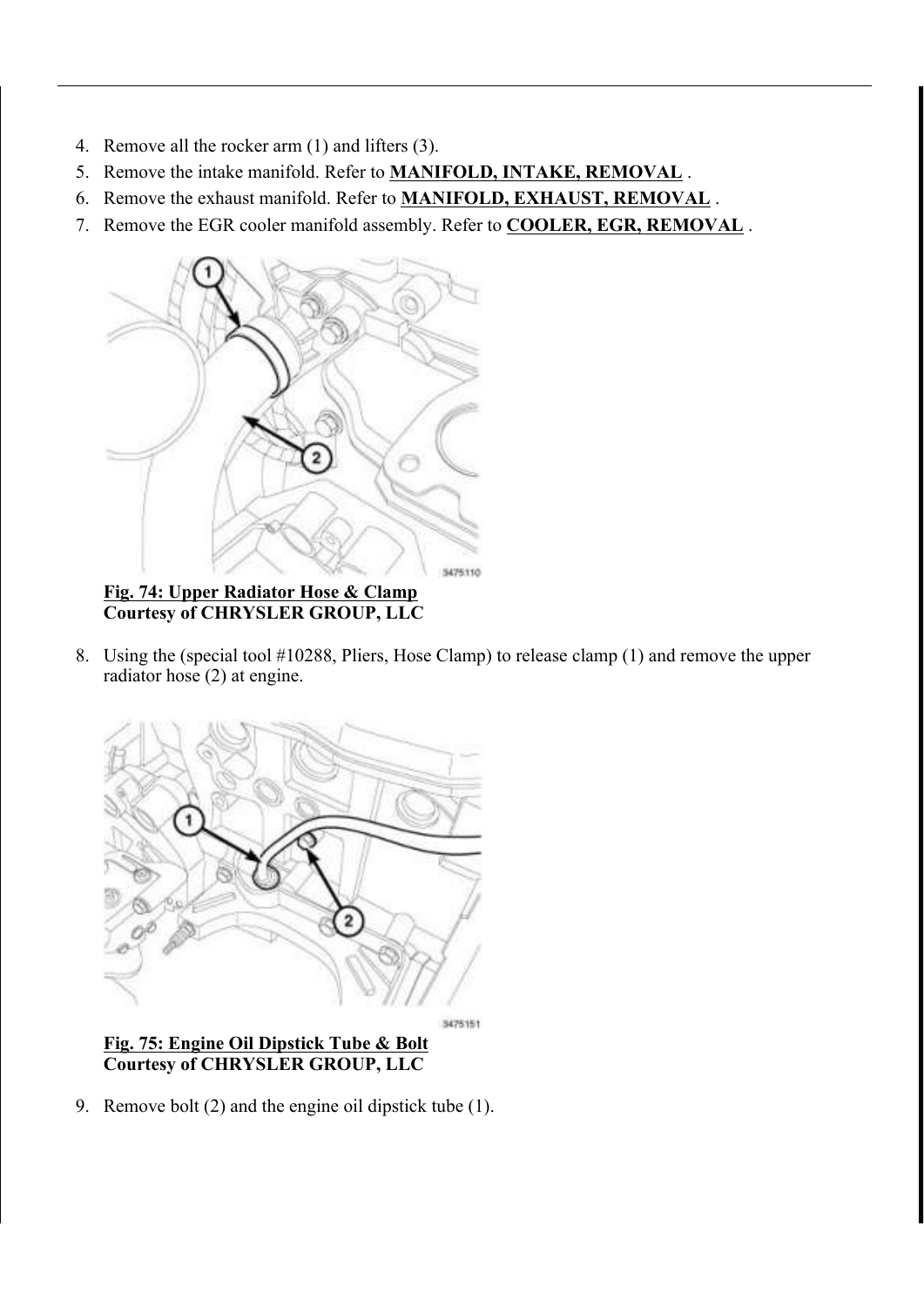

Fig. 76: Fuel Injection Pump Mounting Bracket & Bolt Courtesy of CHRYSLER GROUP, LLC

- 10. Remove bolt (1) and the fuel injection pump mounting bracket (2) from the cylinder head.
- 11. Remove power steering pump and support bracket.



3472236

### Fig. 77: Cylinder Head Assembly & Bolts Courtesy of CHRYSLER GROUP, LLC

12. Remove bolts (1) and the cylinder head assembly (2).

# CLEANING

# CLEANING

To ensure engine gasket sealing, proper surface preparation must be performed, especially with the use of aluminum engine components and multi-layer steel cylinder head gaskets.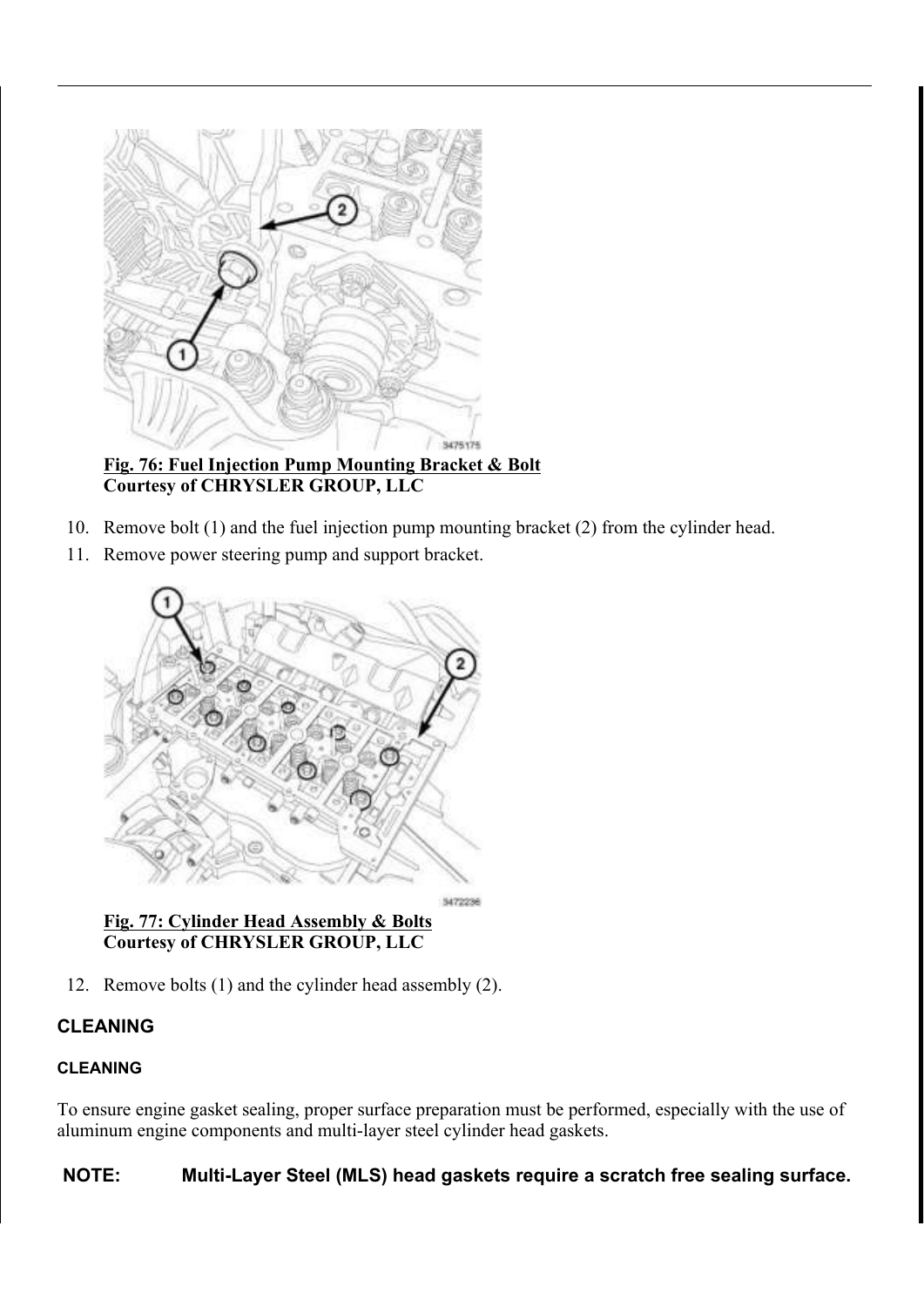Remove all gasket material from cylinder head and block. Refer to ENGINE - STANDARD PROCEDURE . Be careful not to gouge or scratch the aluminum head sealing surface.

Clean all engine oil passages.

# **INSPECTION**

**INSPECTION** 

- NOTE: Cylinder head cannot be resurfaced.
- NOTE: Replacement cylinder heads will come complete with valves, seals, springs, retainers, keepers.



Fig. 78: Checking Cylinder Head Flatness Courtesy of CHRYSLER GROUP, LLC

- 1 FEELER GAUGE 2 - STRAIGHT EDGE
	- 1. Cylinder head must be flat within 0.1 mm (0.004 in.).



9109-98 Fig. 79: Checking Wear on Valve Guide-Typical Courtesy of CHRYSLER GROUP, LLC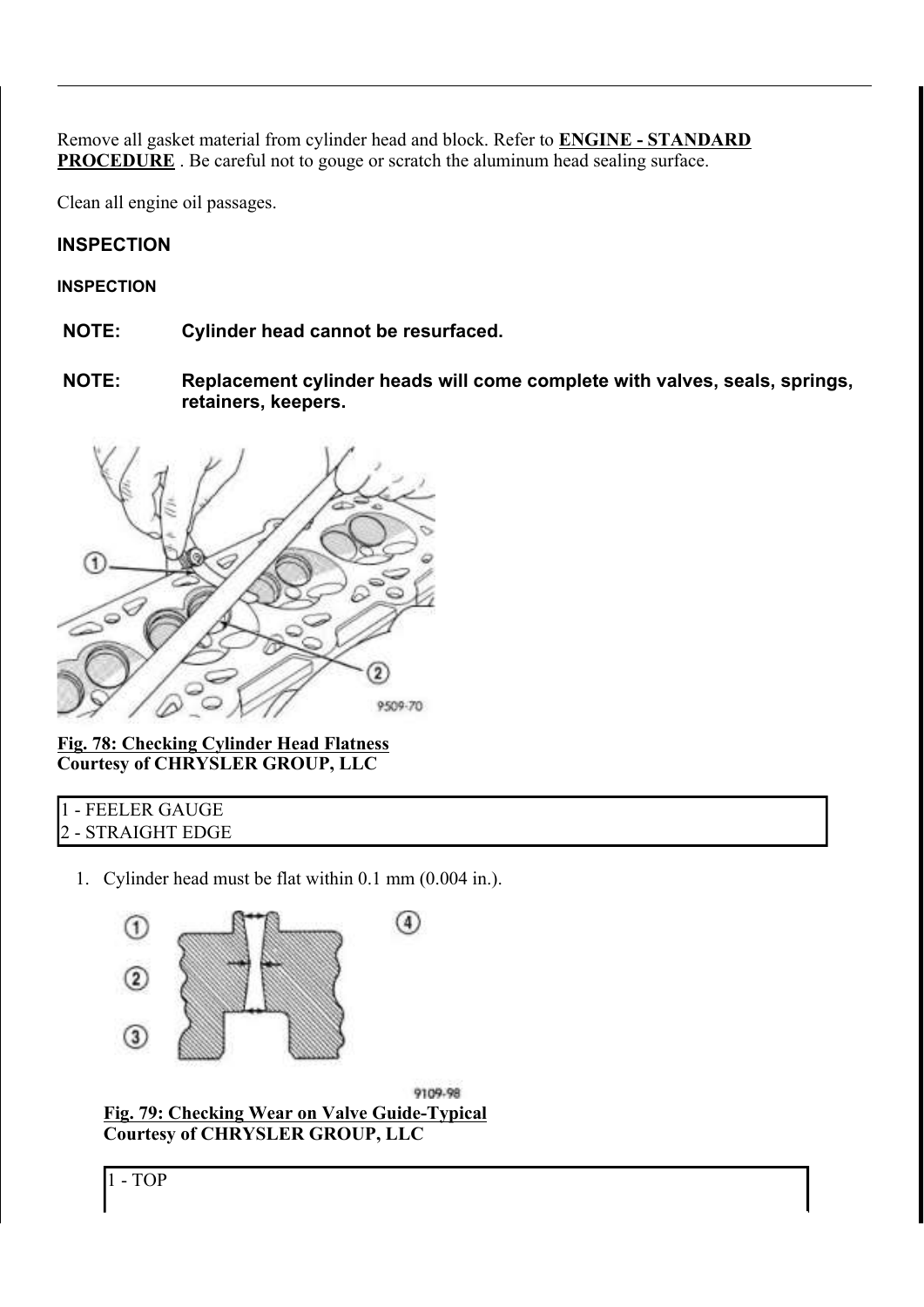- 2. Inspect camshaft bearing journals for scoring.
- 3. Remove carbon and varnish deposits from inside of valve guides with a reliable guide cleaner.
- 4. Using a small hole gauge and a micrometer, measure valve guides in 3 places top (1), middle (2), and bottom (3). Replace guides if they are not within specification. Refer to SPECIFICATIONS - 2.0L DIESEL ENGINE .
- 5. Check valve guide height.
- 6. Prior to installing cylinder head, the cylinder block should be checked for flatness.

# INSTAL LATION

### INSTALLATION



Fig. 80: Checking Cylinder Head Flatness Courtesy of CHRYSLER GROUP, LLC

- NOTE: If piston or connecting rods have been replaced, measure piston projection to ensure proper head gasket selection. Refer to ENGINE BLOCK - STANDARD PROCEDURE .
	- 1. Clean the old gasket from the cylinder head and engine block. Refer to ENGINE STANDARD PROCEDURE .
	- 2. Check that the flatness of the cylinder head lower surface corresponds to the recommended values.

| <b>Cylinder Head</b>                        | Value                                   |
|---------------------------------------------|-----------------------------------------|
| Engine cylinder head lower surface flatness | $[0.1 \text{ mm } (0.004 \text{ in.})]$ |
| Cylinder head nominal height                | $107 + -0.05$                           |

NOTE: The locating dowel pins between the engine block and cylinder head are shorter (12.5 mm) than the dowel pins between the cylinder head and the camshaft housing. Take great care not to reverse them as this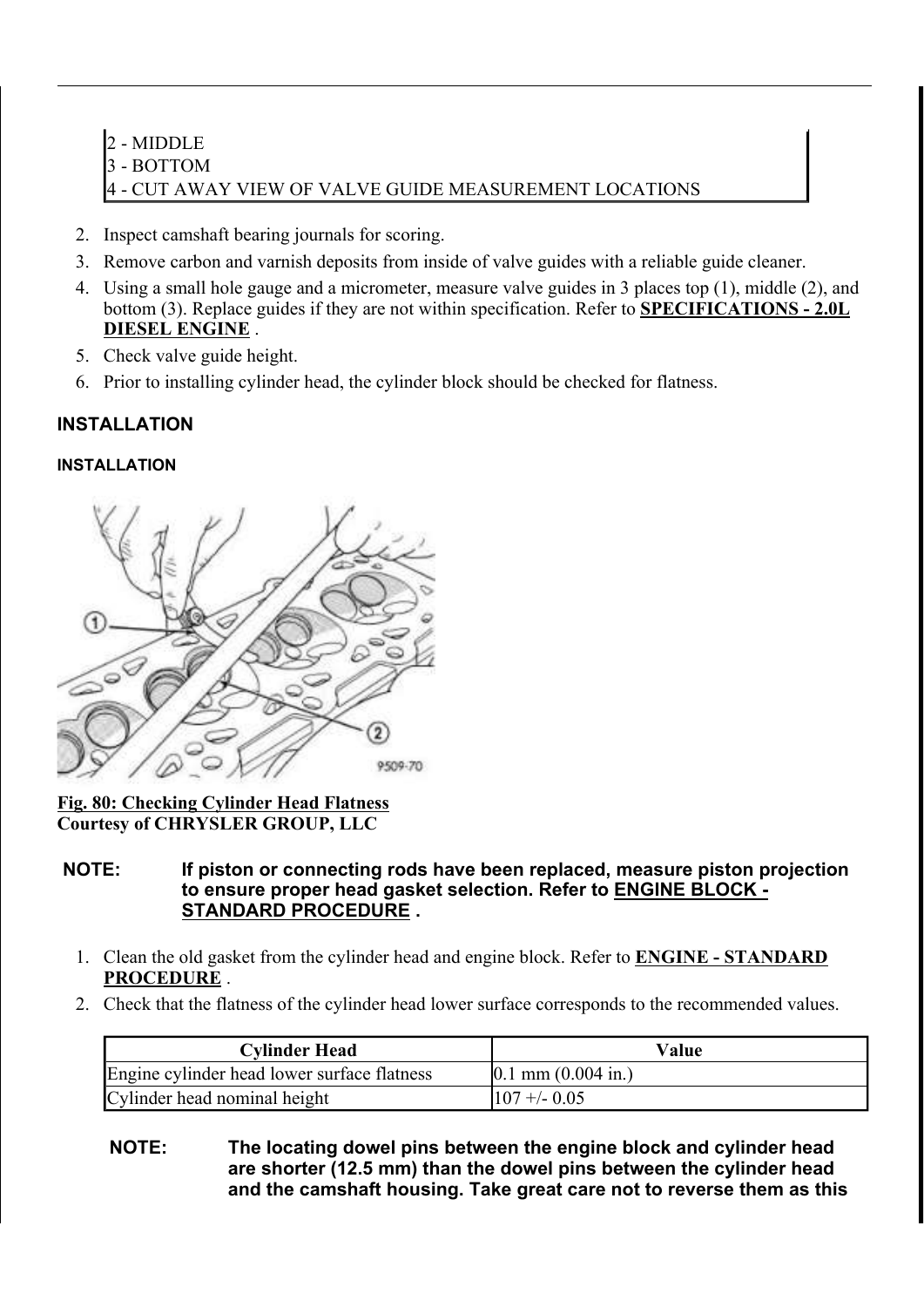# could impair engine operation.

- 3. If removed, install the engine block dowel pins.
- 4. Use a new gasket that is the same thickness as the one removed. If this is not the case, the thickness of the new cylinder head gasket must be determined by checking piston protrusion. Refer to ENGINE BLOCK - STANDARD PROCEDURE .
- 5. Position the first cylinder at TDC; rotate the crankshaft a further two teeth of the toothed drive pulley to lower the pistons, thereby preventing any resistance of the valves while fitting the cylinder head.



Fig. 81: Cylinder Head Gasket Courtesy of CHRYSLER GROUP, LLC

6. Install the cylinder head gasket (1).



Fig. 82: Cylinder Head Assembly & Bolts Courtesy of CHRYSLER GROUP, LLC

NOTE: Do not reuse the cylinder head bolts more than four times because they undergo permanent lengthening whenever they are tightened. If the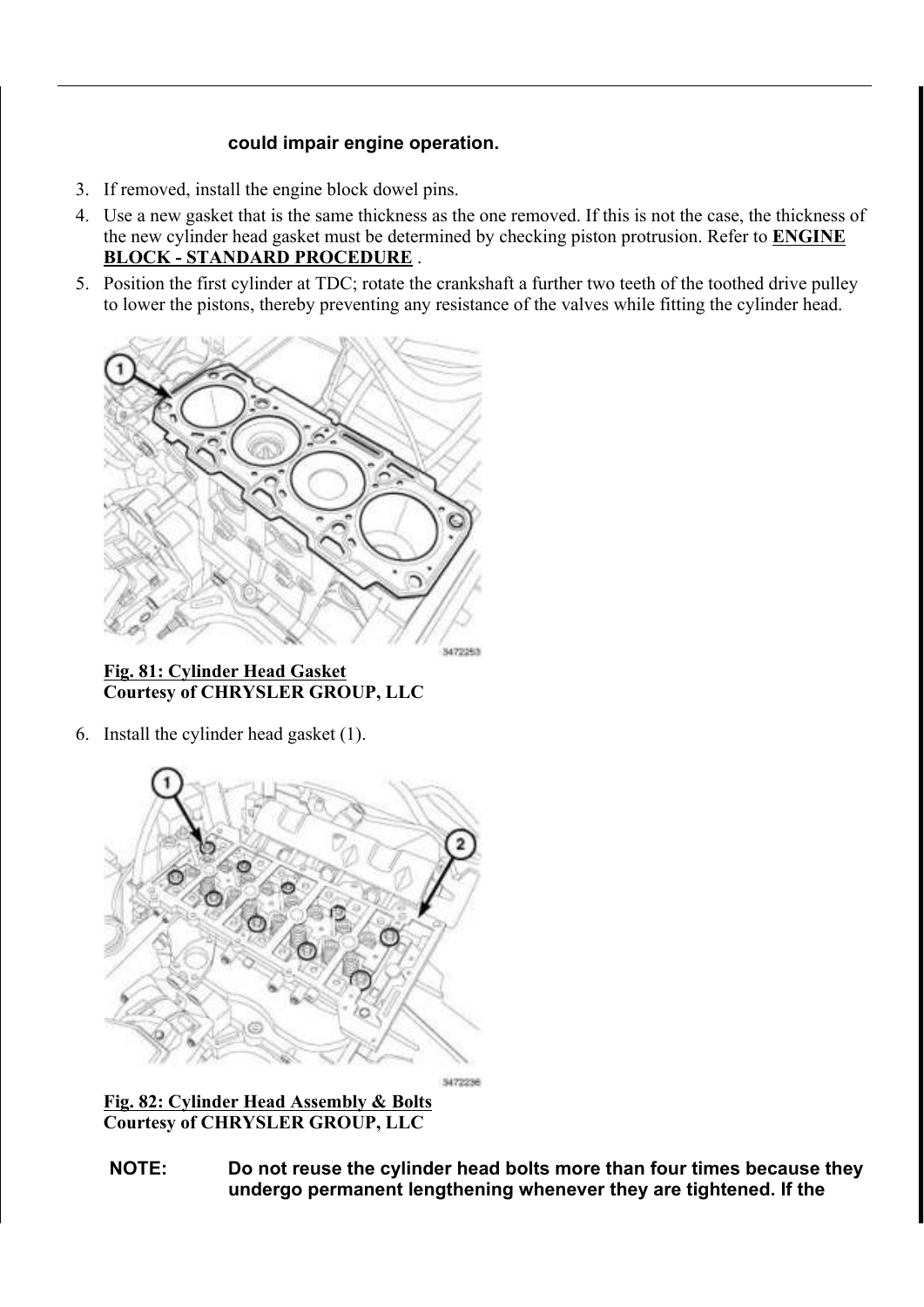### previous tightening torque is unknown, a replacement is necessary.

7. Install the cylinder head (2) onto the engine block and tighten the bolts (1) finger tight.



Fig. 83: Cylinder Head Bolt Tightening Sequence Courtesy of CHRYSLER GROUP, LLC

- 8. Tighten the cylinder head bolts in the following order shown in illustration to:
	- a. Tighten bolts to 62 N.m (46 ft. lbs.).
	- b. Tighten bolts to 69 N.m (51 ft. lbs.).
	- c. Tighten bolts an additional 90° turn.
	- d. Tighten bolts an additional 90° turn.
	- e. Tighten bolts an additional 90° turn.



Fig. 84: Fuel Injection Pump Mounting Bracket & Bolt Courtesy of CHRYSLER GROUP, LLC

9. Install the power steering pump support bracket. Tighten bolts to 30 N.m (22 ft. lbs.).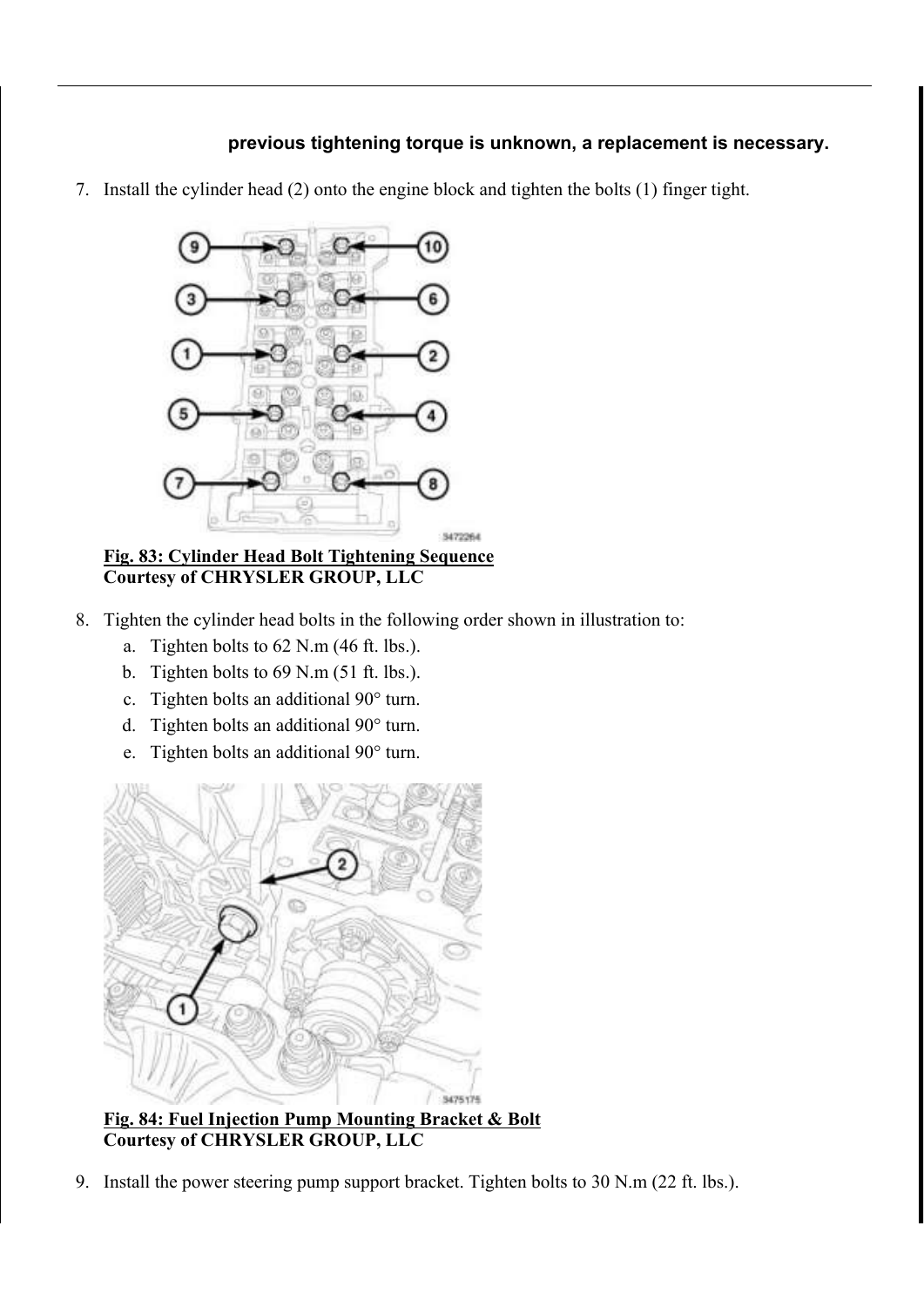10. Install the fuel injection pump and mounting bracket (2) to the cylinder head. Tighten bolt (1) to 25 N.m (18 ft. lbs.).



Fig. 85: Engine Oil Dipstick Tube & Bolt Courtesy of CHRYSLER GROUP, LLC

11. Install the oil dipstick tube (1). Tighten bolt (2) to 9 N.m (80 in. lbs.).



### Fig. 86: Upper Radiator Hose & Clamp Courtesy of CHRYSLER GROUP, LLC

- 12. Install the upper radiator (2) hose at engine. Using the (special tool #10288, Pliers, Hose Clamp) lock the clamp (1).
- 13. Install the EGR cooler manifold. Refer to COOLER, EGR, INSTALLATION .
- 14. Install exhaust manifold. Refer to **MANIFOLD, EXHAUST, INSTALLATION**.
- 15. Install intake manifold. Refer to **MANIFOLD, INTAKE, INSTALLATION**.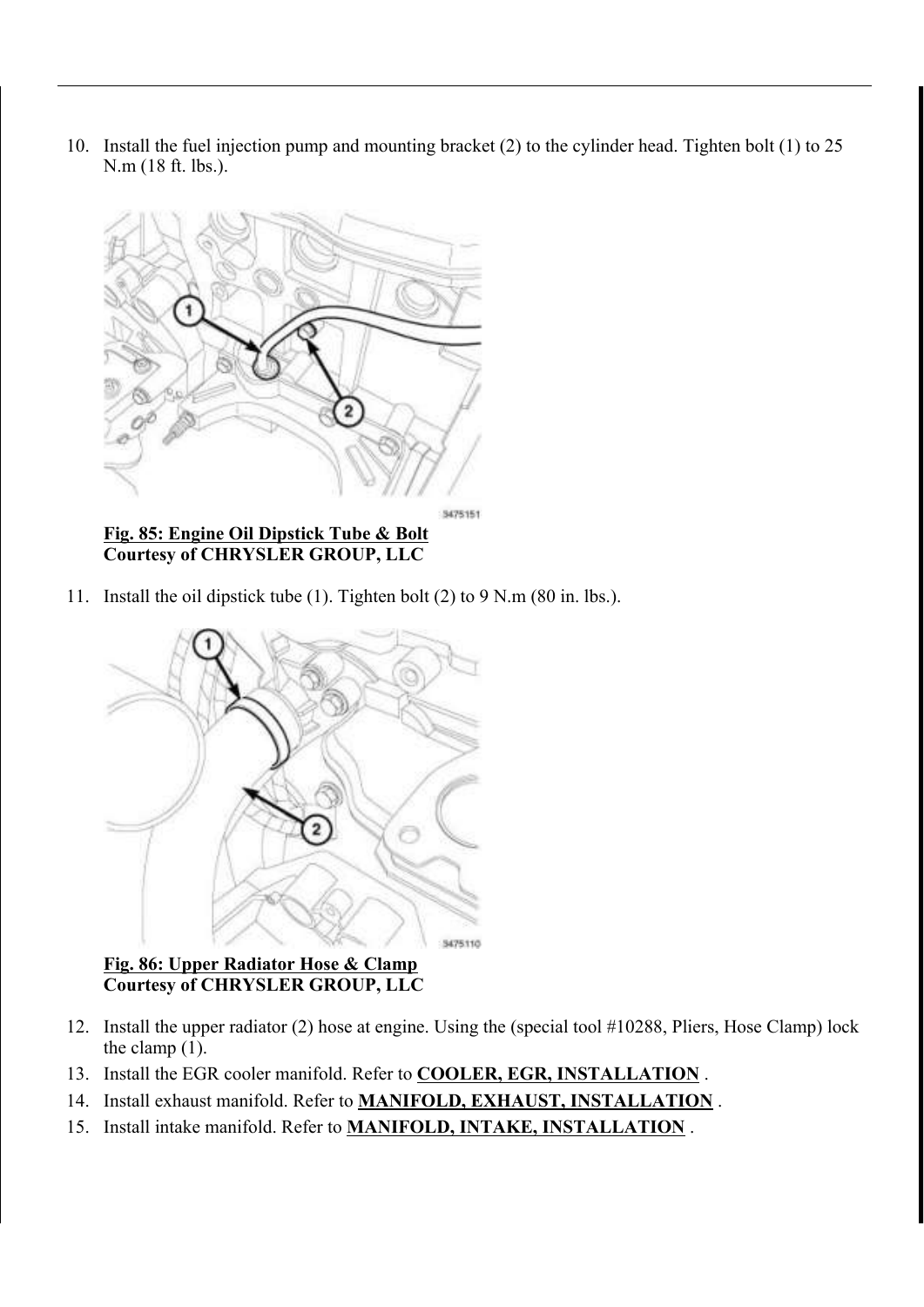

Fig. 87: Rocker Arm, Retaining Clip & Lifter Courtesy of CHRYSLER GROUP, LLC

### NOTE: Install the lifters and rocker arm into the original location as noted from removal.

- 16. Install all the lifters (3) and rocker arms (1) back into their original location.
- 17. Install the cylinder head cover. Refer to COVER(S), CYLINDER HEAD, INSTALLATION .
- 18. Fill the cooling system. Refer to **STANDARD PROCEDURE**.
- 19. Install new oil filter and fill with oil. Refer to CAPACITIES AND RECOMMENDED FLUIDS, SPECIFICATIONS .
- 20. Install air cleaner body. Refer to **BODY, AIR CLEANER, INSTALLATION**.
- 21. Connect the negative battery cable.
- 22. Start engine and check for leaks.

# CAMSHAFT, ENGINE

**DESCRIPTION** 

**DESCRIPTION**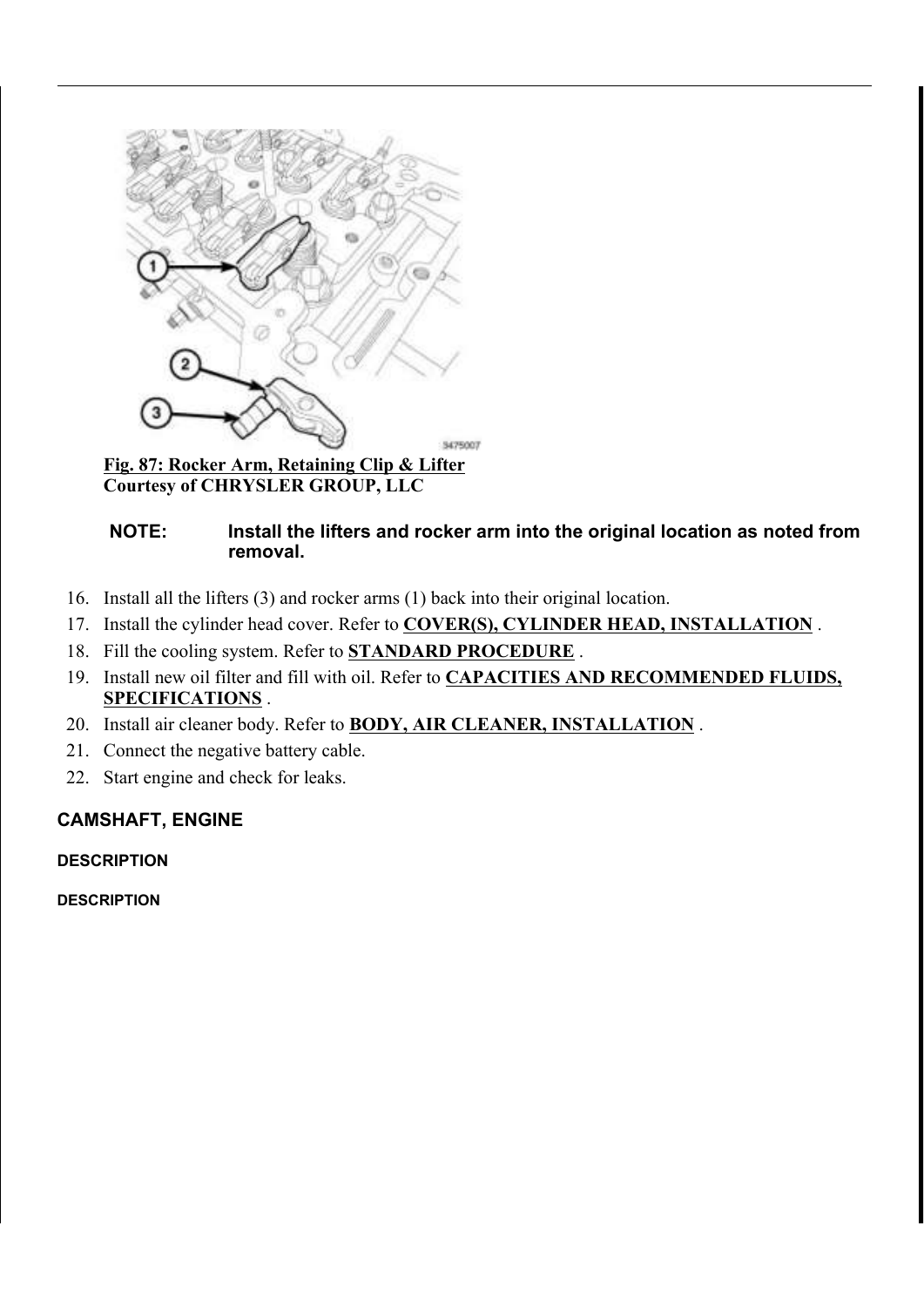

Fig. 88: Camshaft Assembly Courtesy of CHRYSLER GROUP, LLC

The exhaust camshaft is controlled directly by the timing belt and transmits power to the inlet camshaft by means of a pair of straight toothed gears.

The exhaust camshaft also controls the vacuum unit fitted on the gears side.

#### REMOVAL

#### REMOVAL

- 1. Disconnect the negative battery cable.
- 2. Remove the cylinder head cover. Refer to COVER(S), CYLINDER HEAD, REMOVAL.



Courtesy of CHRYSLER GROUP, LLC

3. Remove bolts (1) and the vacuum pump (2).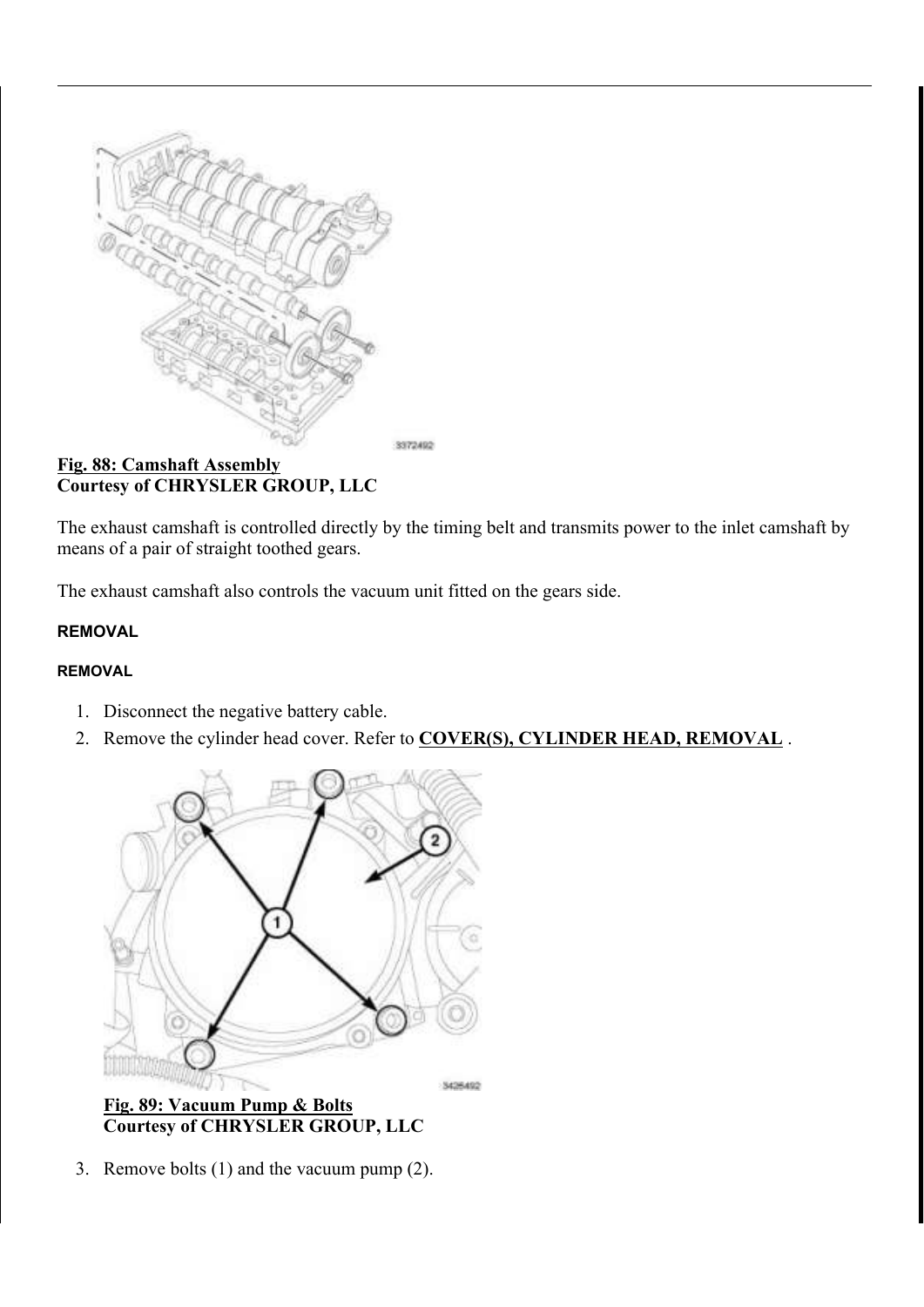

Fig. 90: Camshaft Position Sensor, Connector & Bolt Courtesy of CHRYSLER GROUP, LLC

4. Remove bolt (2) and the camshaft position sensor (3).



Fig. 91: Plugs & Camshaft Timing Tools Courtesy of CHRYSLER GROUP, LLC

5. Remove plugs (1) and install the Camshaft Timing Tools (2) (special tool #20132, Tool, Timing Belt Locking) into the camshaft housing.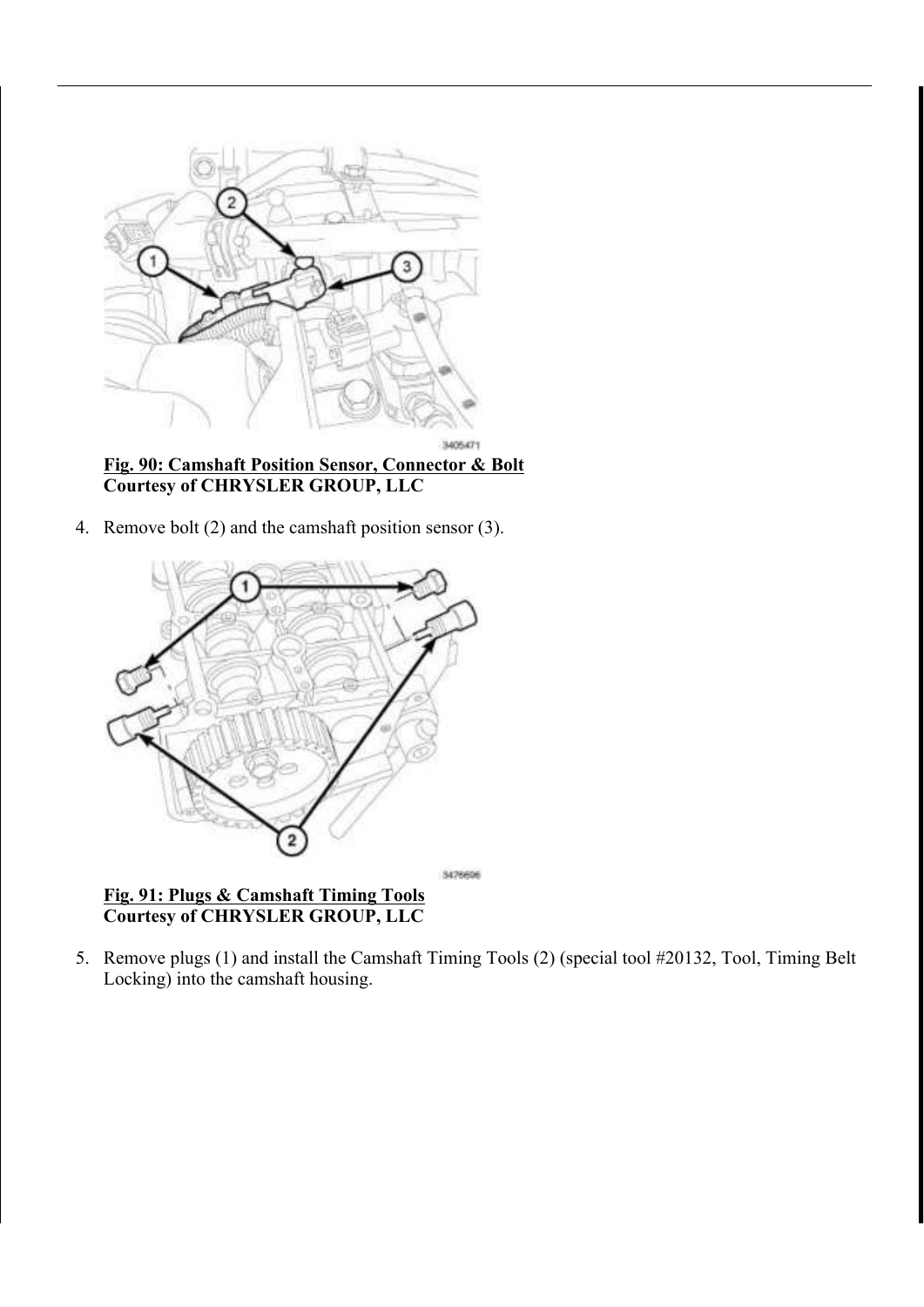

Fig. 92: Camshaft Gear Bolts Courtesy of CHRYSLER GROUP, LLC

6. Remove the bolts (1) securing the camshaft gears.



Fig. 93: Camshaft Timing Belt Sprocket & Bolt Courtesy of CHRYSLER GROUP, LLC

7. Using the Counter Torque Tool (3) (special tool #6847, Holder, Camshaft Sprocket) and Pins (2) (special tool #20127, Pins, Camshaft Pulley Remover/Installer) to hold camshaft sprocket (1) remove bolt (2) and the camshaft timing belt sprocket (1).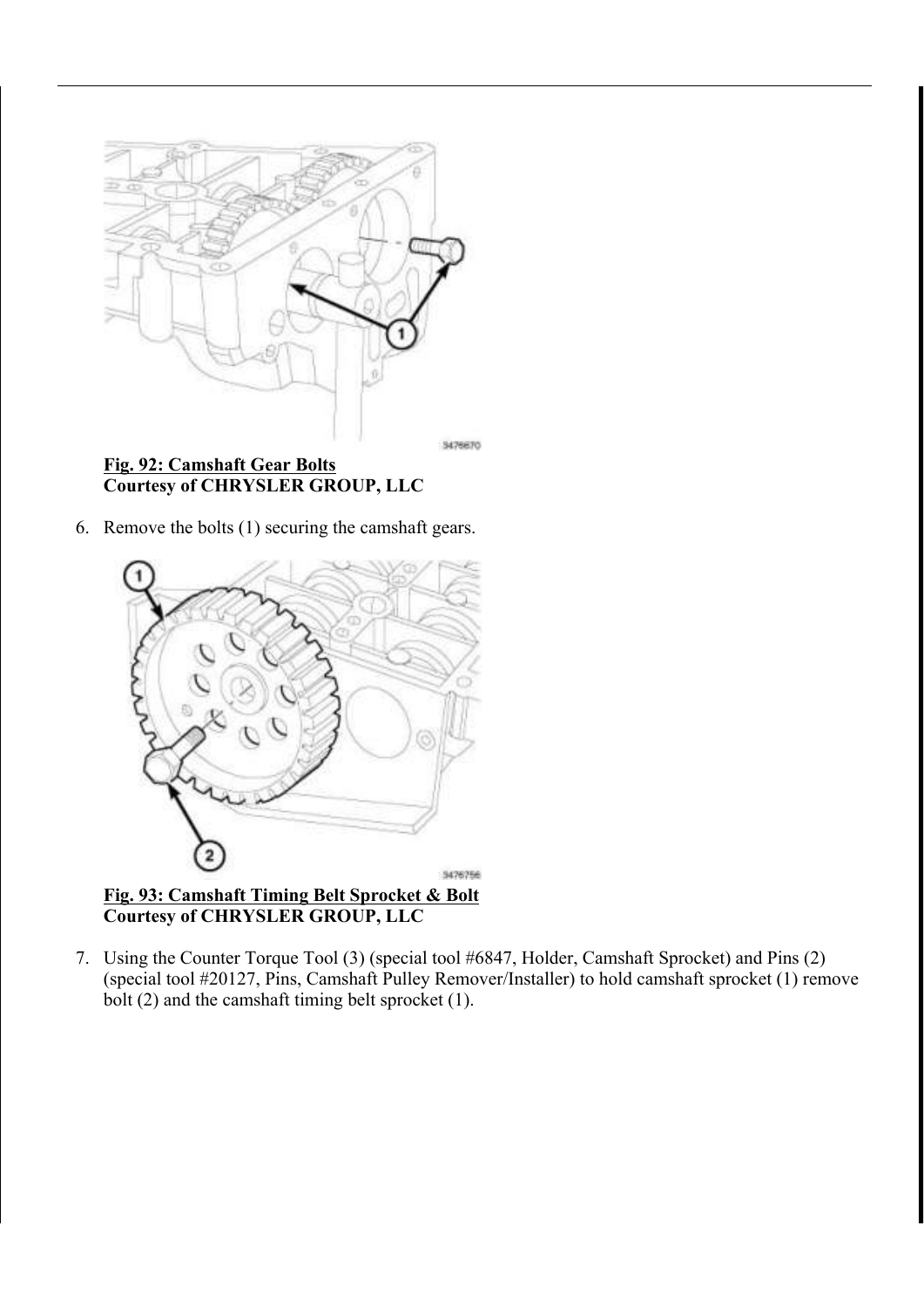

Courtesy of CHRYSLER GROUP, LLC

8. Remove the Camshaft Timing Tools (2) (special tool #20132, Tool, Timing Belt Locking).



Fig. 95: Camshaft Gears & Camshafts Courtesy of CHRYSLER GROUP, LLC

9. Withdraw the camshafts (2) as far as necessary and remove the camshaft gears (1).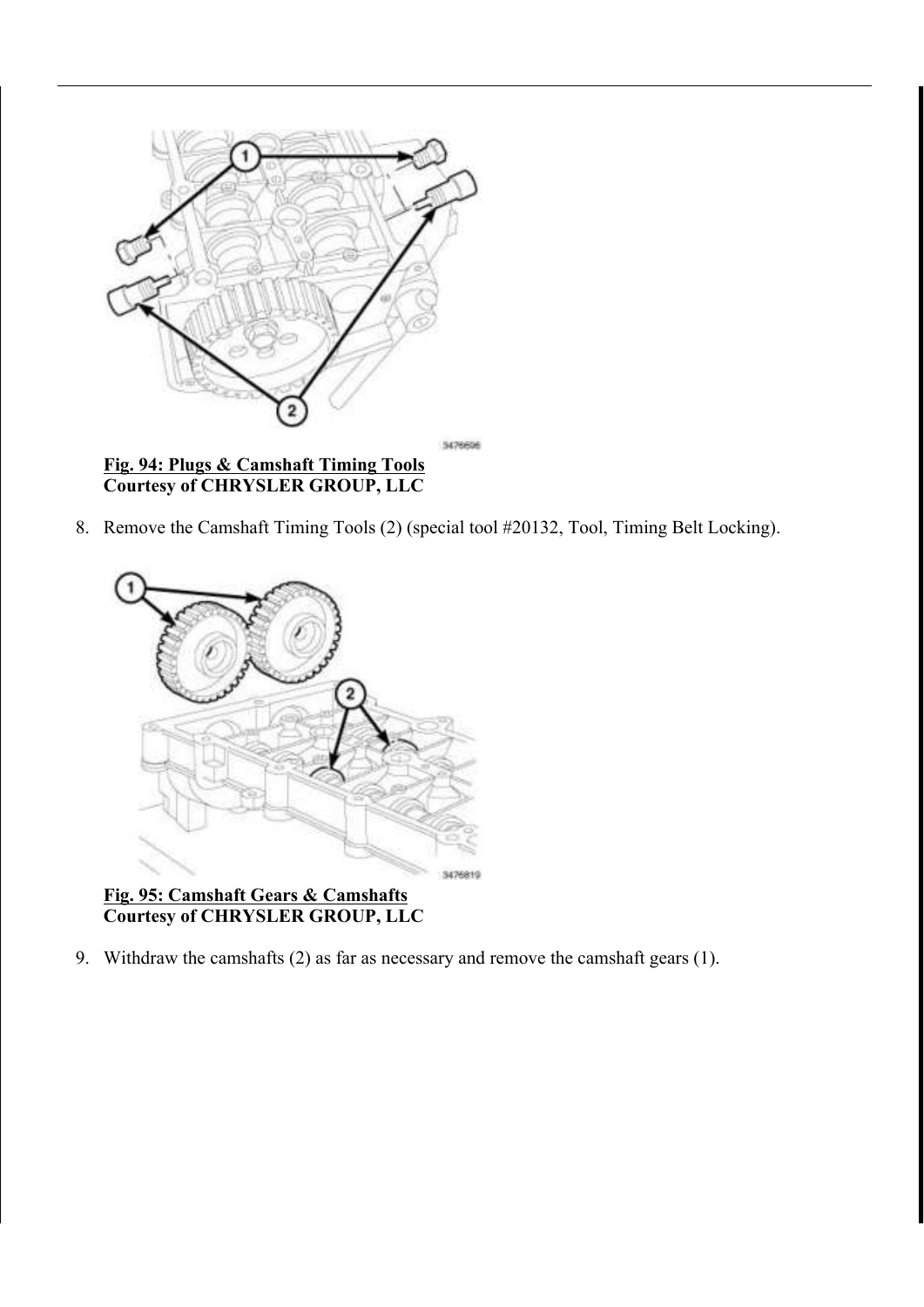

Fig. 96: Intake Camshaft, Plug, Exhaust Camshaft & Oil Seal Courtesy of CHRYSLER GROUP, LLC

- 10. Using a suitable drift, extract the intake camshaft (1) and plug (2).
- 11. Using a suitable drift, extract the exhaust camshaft (4) and the oil seal (3).

### INSTALLATION

#### INSTALLATION



Fig. 97: Intake Camshaft, Plug, Exhaust Camshaft & Oil Seal Courtesy of CHRYSLER GROUP, LLC

- 1. Lubricate the camshaft bearings with clean engine oil.
- 2. Install the camshafts (1 and 4) in their housings.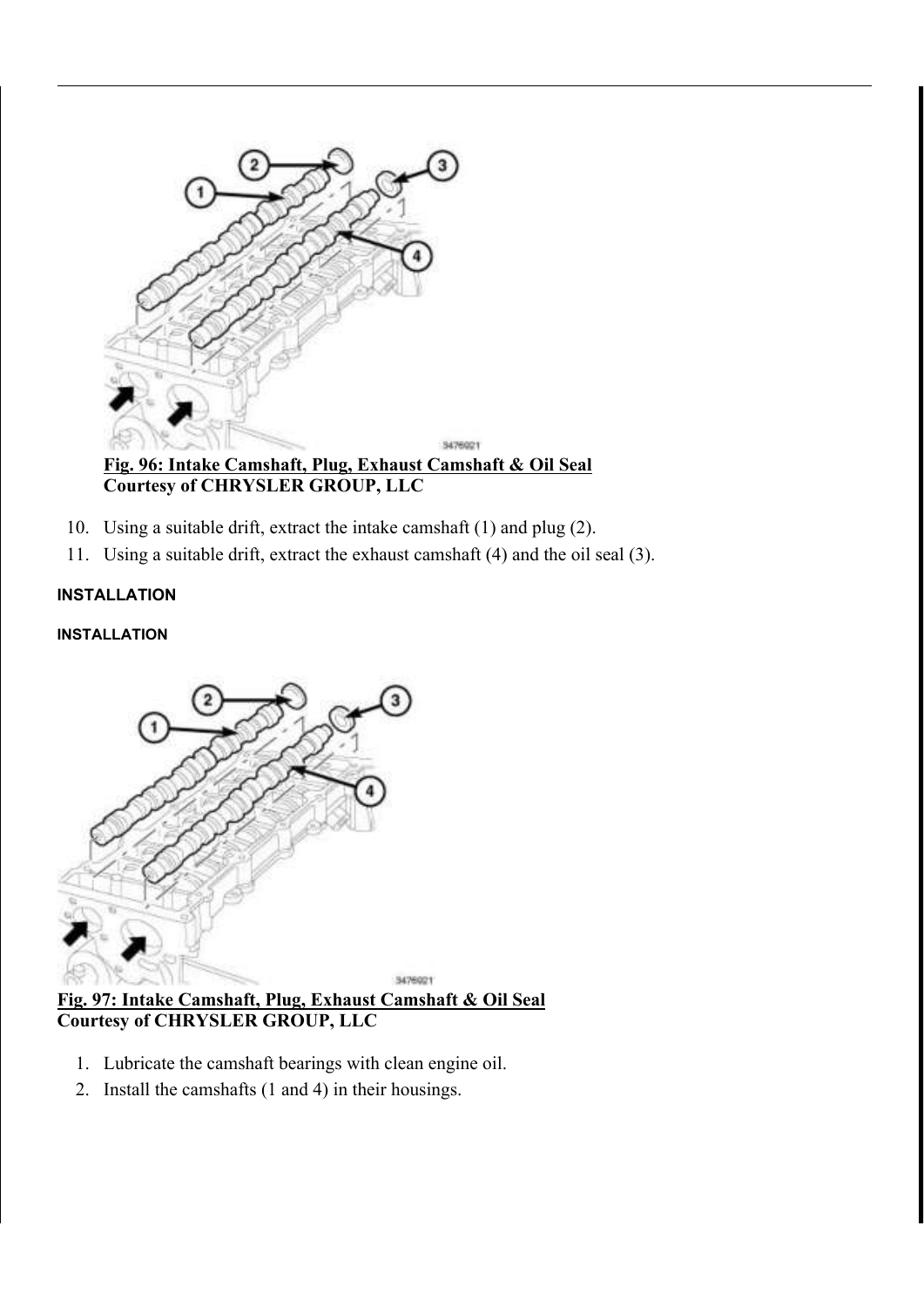![](_page_14_Picture_0.jpeg)

Fig. 98: Camshaft Gears & Camshafts Courtesy of CHRYSLER GROUP, LLC

3. Install the camshaft gears (1) in their housings and secure them without tightening the bolts.

![](_page_14_Figure_3.jpeg)

3476606

Fig. 99: Plugs & Camshaft Timing Tools Courtesy of CHRYSLER GROUP, LLC

### NOTE: Check that the tools are correctly fitted in the housings in the camshafts.

4. Install the Camshaft Timing Shaft Tools (2) (special tool #20132, Tool, Timing Belt Locking) into the camshaft housing.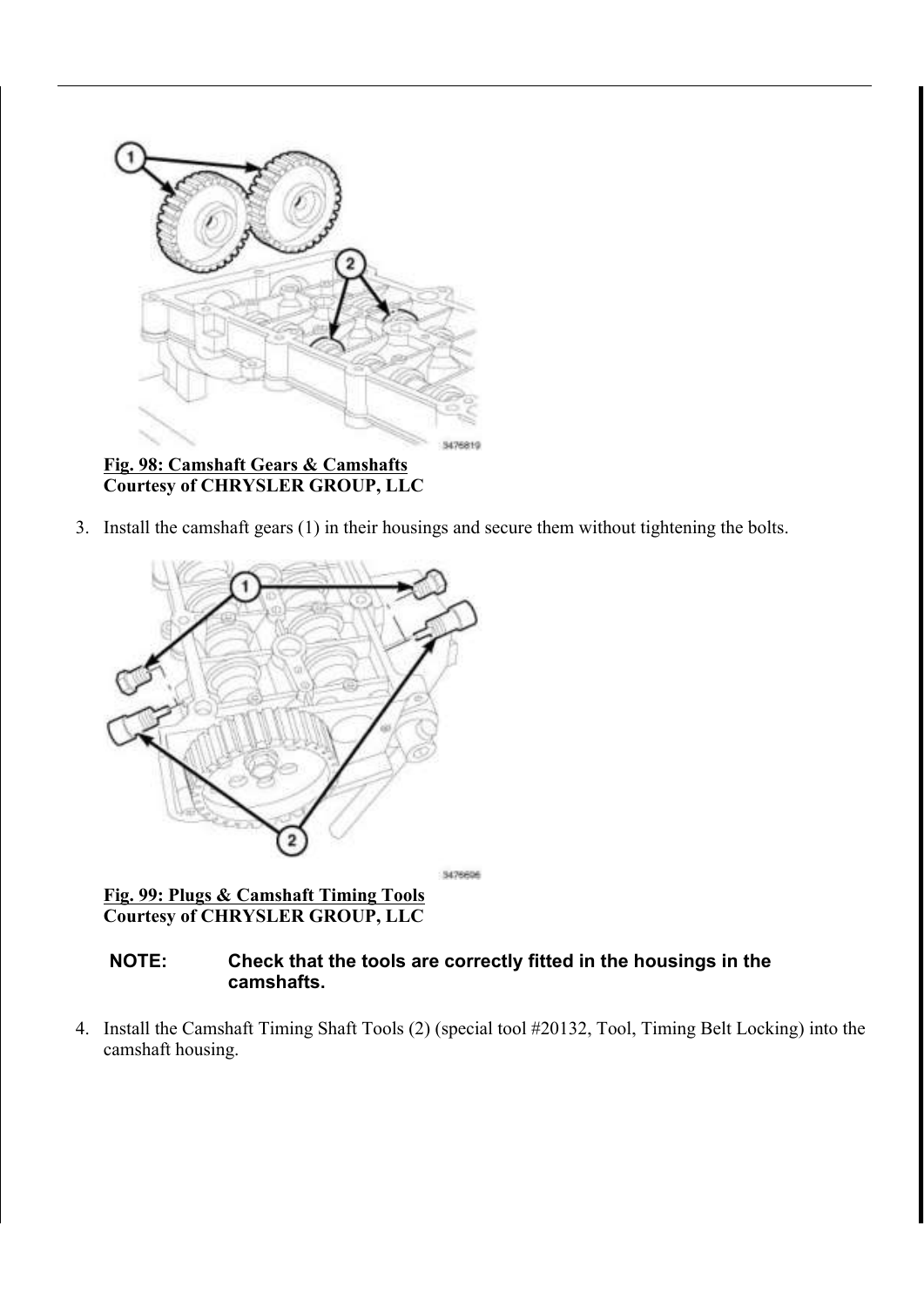![](_page_15_Figure_0.jpeg)

5. Tighten the camshaft gear bolts to 30 N.m (22 ft. lbs.) plus an additional 40° turn.

![](_page_15_Picture_2.jpeg)

Fig. 101: Camshaft Oil Seal, Fitting Tool & Bolt Courtesy of CHRYSLER GROUP, LLC

- 6. Using the Fitting Tool (2) (special tool #20131, Installer, Camshaft Oil Seal) position new camshaft seal (1) onto Fitting Tool (2) and install the camshaft oil seal (1) by drawing in the seal using the bolt (3).
- 7. Remove the Fitting Tool (2).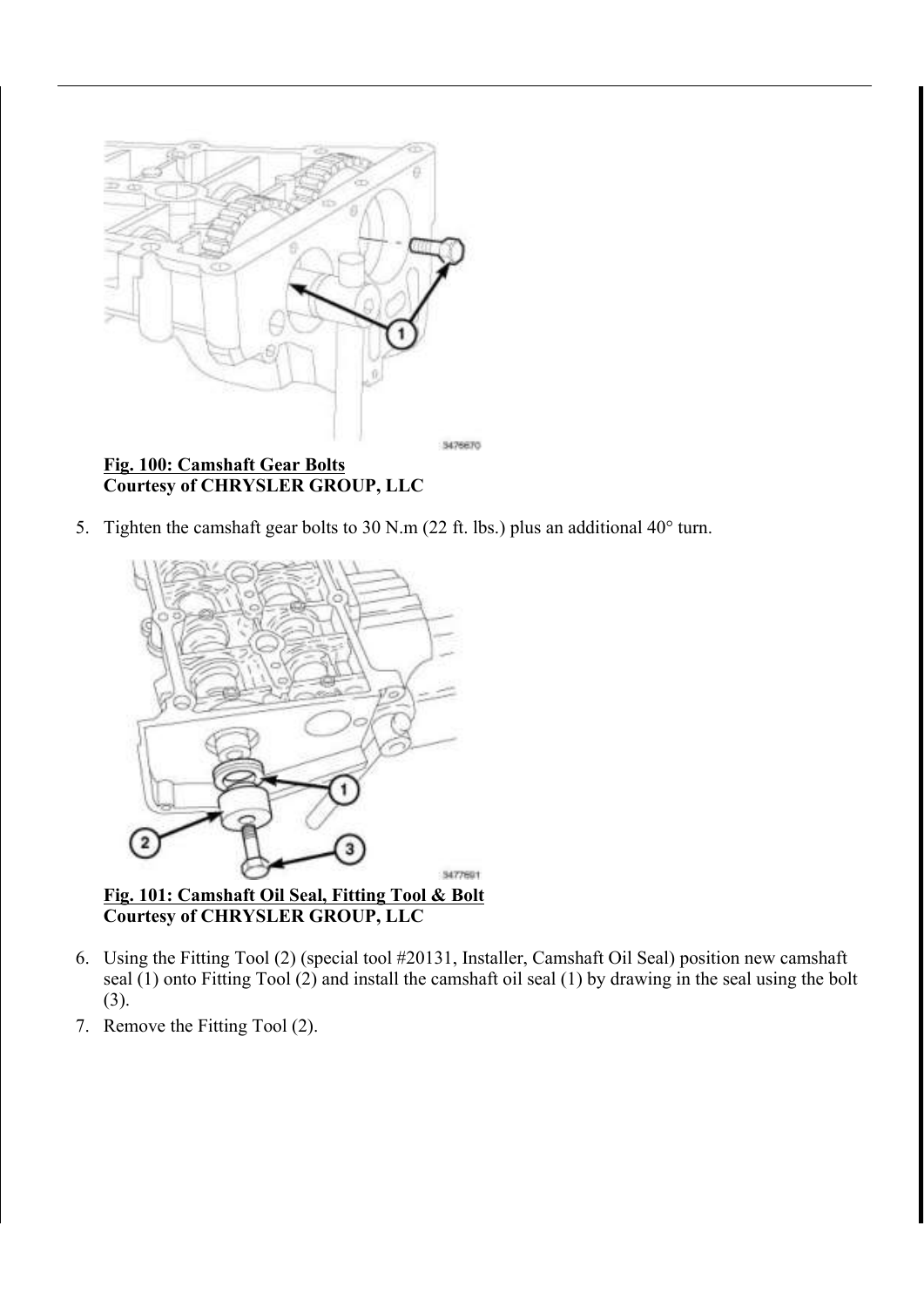![](_page_16_Picture_0.jpeg)

Fig. 102: Camshaft Timing Belt Sprocket & Bolt Courtesy of CHRYSLER GROUP, LLC

- 8. Install the camshaft sprocket (1) and tighten bolt finger tight (2).
- 9. Using the Counter Torque Tool (3) (special tool #6847, Holder, Camshaft Sprocket) and Pins (2) (special tool #20127, Pins, Camshaft Pulley Remover/Installer) to hold camshaft sprocket (1) and tighten the bolt (4) to 30 N.m (22 ft. lbs.) plus an additional  $40^{\circ}$  turn.

![](_page_16_Figure_4.jpeg)

3476606

### Fig. 103: Plugs & Camshaft Timing Tools Courtesy of CHRYSLER GROUP, LLC

- 10. Install the inlet side camshaft plug (1).
- 11. Place the exhaust side camshaft timing belt sprocket in its housing and secure it without tightening the bolt.
- 12. Remove the Camshaft Timing Shaft Tools (2) (special tool #20132, Tool, Timing Belt Locking).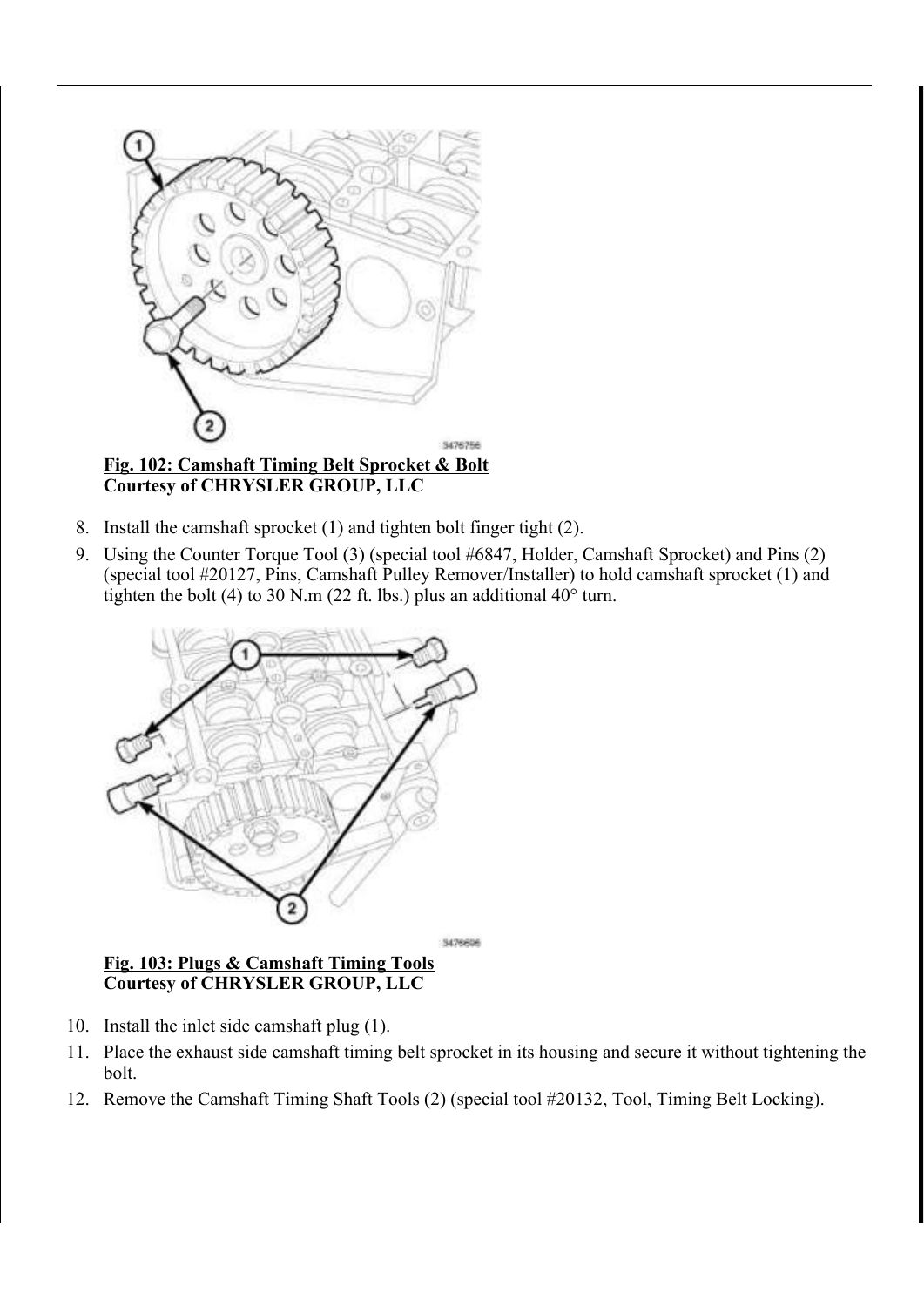![](_page_17_Figure_0.jpeg)

Fig. 104: Camshaft Position Sensor, Connector & Bolt Courtesy of CHRYSLER GROUP, LLC

13. Install the camshaft position sensor (3). Tightening bolt (2) to 9 N.m (80 in. lbs.).

![](_page_17_Figure_3.jpeg)

Fig. 105: Vacuum Pump & Bolts Courtesy of CHRYSLER GROUP, LLC

- 14. Using a new gasket, position driver gear on rear of pump and install vacuum pump (2). Tighten bolts (1) to 18 N.m (159 in. lbs.).
- 15. Using a new gasket, install the engine oil filler. Tighten the bolts to 8 N.m 71 in. lbs.).
- 16. Install the cylinder head cover. Refer to **COVER(S), CYLINDER HEAD, INSTALLATION**.
- 17. Connect negative battery cable.

# COVER(S), CYLINDER HEAD

#### REMOVAL

REMOVAL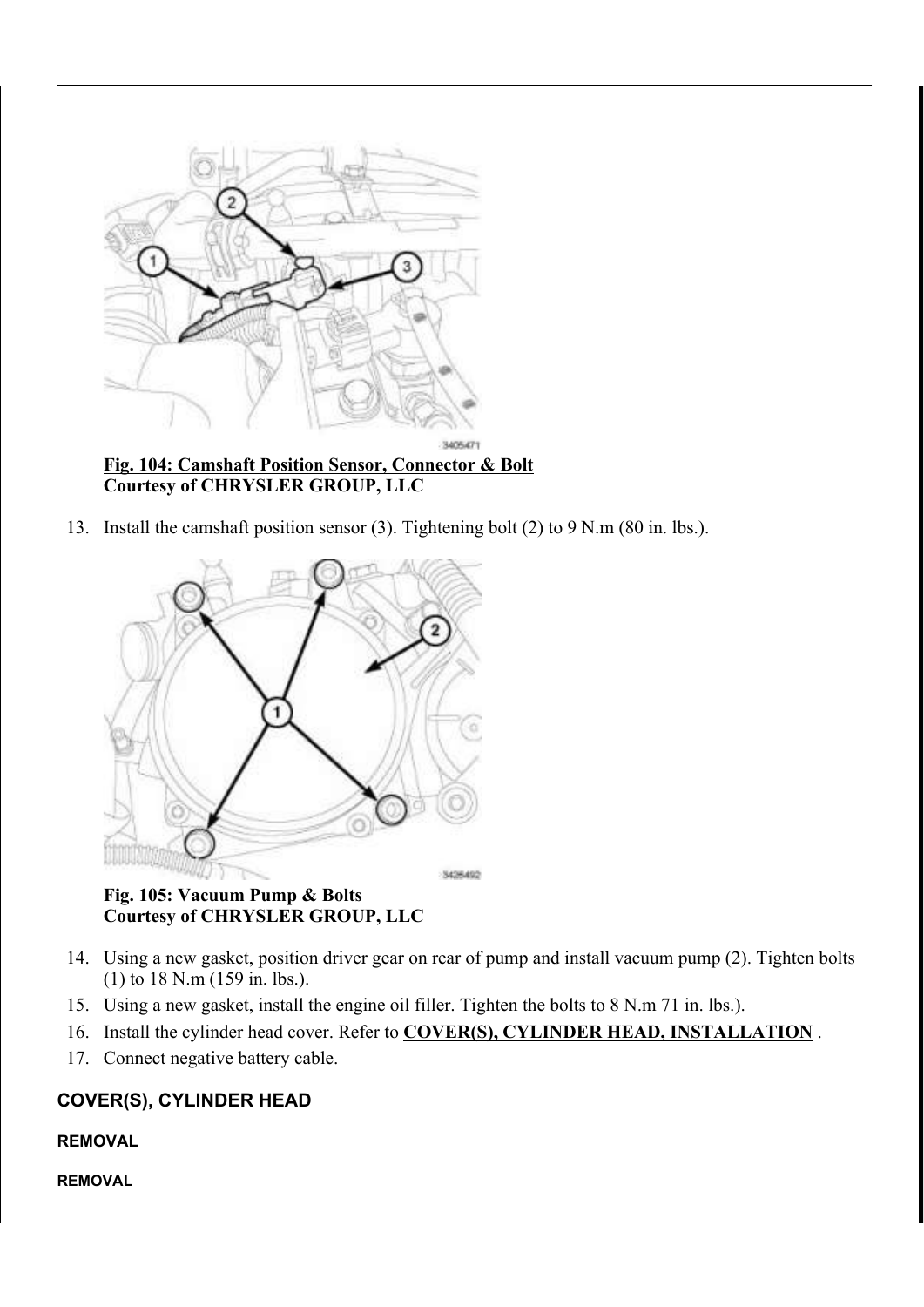![](_page_18_Picture_0.jpeg)

Fig. 106: Engine Cover Courtesy of CHRYSLER GROUP, LLC

- 1. Disconnect the negative battery cable.
- 2. Remove the engine cover (1).

![](_page_18_Picture_4.jpeg)

Fig. 107: Upper Turbocharger Heat Shield & Mid Upper Turbocharger Heat Shield Courtesy of CHRYSLER GROUP, LLC

3. Remove the upper turbocharger heat shield (1).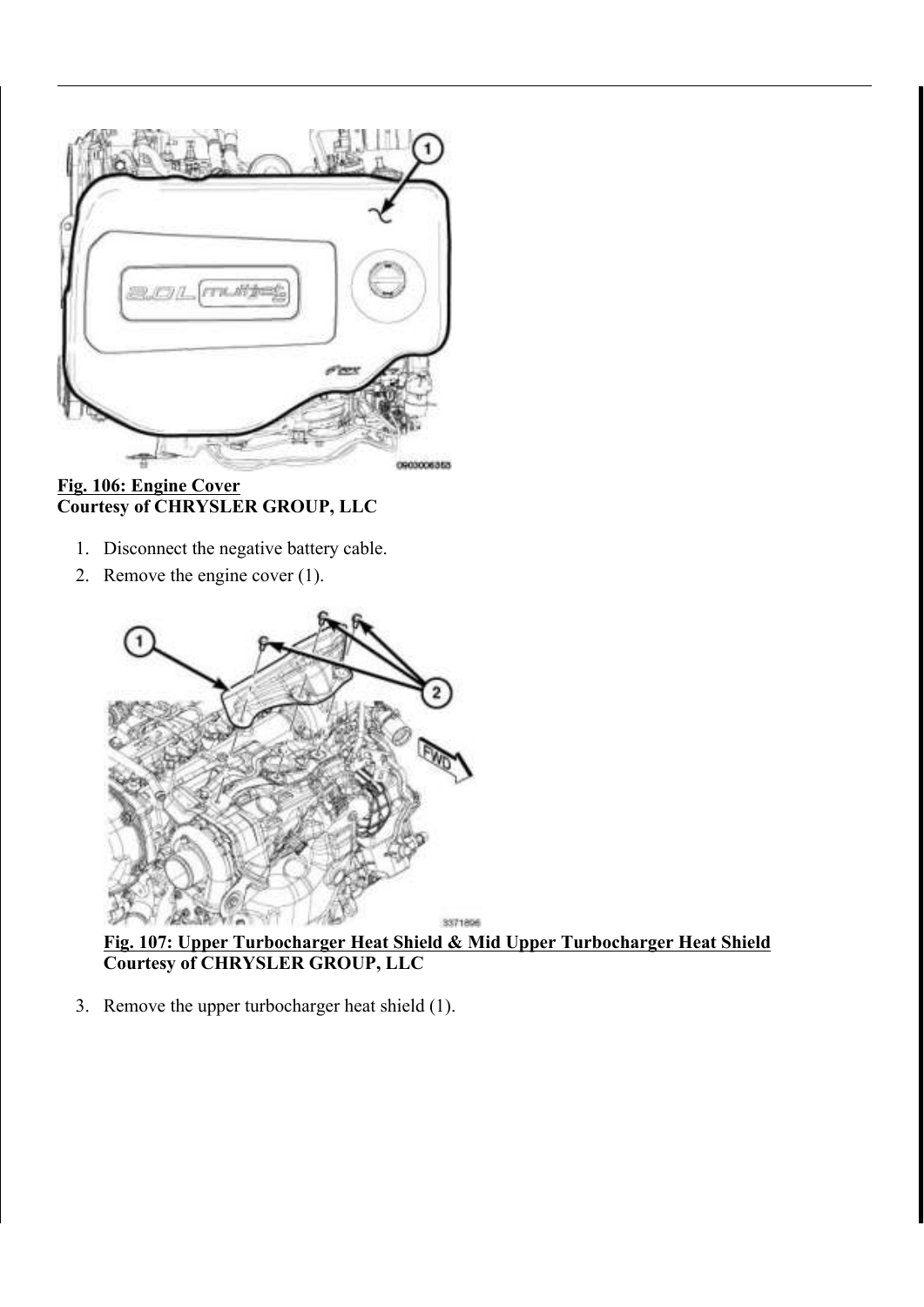![](_page_19_Figure_0.jpeg)

Fig. 108: Turbocharger Heat Shield & Fasteners Courtesy of CHRYSLER GROUP, LLC

4. Remove the bolts (1), the nut (3), and the turbocharger heat shield (2).

![](_page_19_Figure_3.jpeg)

Fig. 109: Turbocharger, Oil Feed Line & Banjo Bolts Courtesy of CHRYSLER GROUP, LLC

- 5. Remove Banjo bolts (3) and the engine oil feed line (2) to the turbocharger (3).
- 6. Remove the timing belt. Refer to BELT, TIMING, REMOVAL.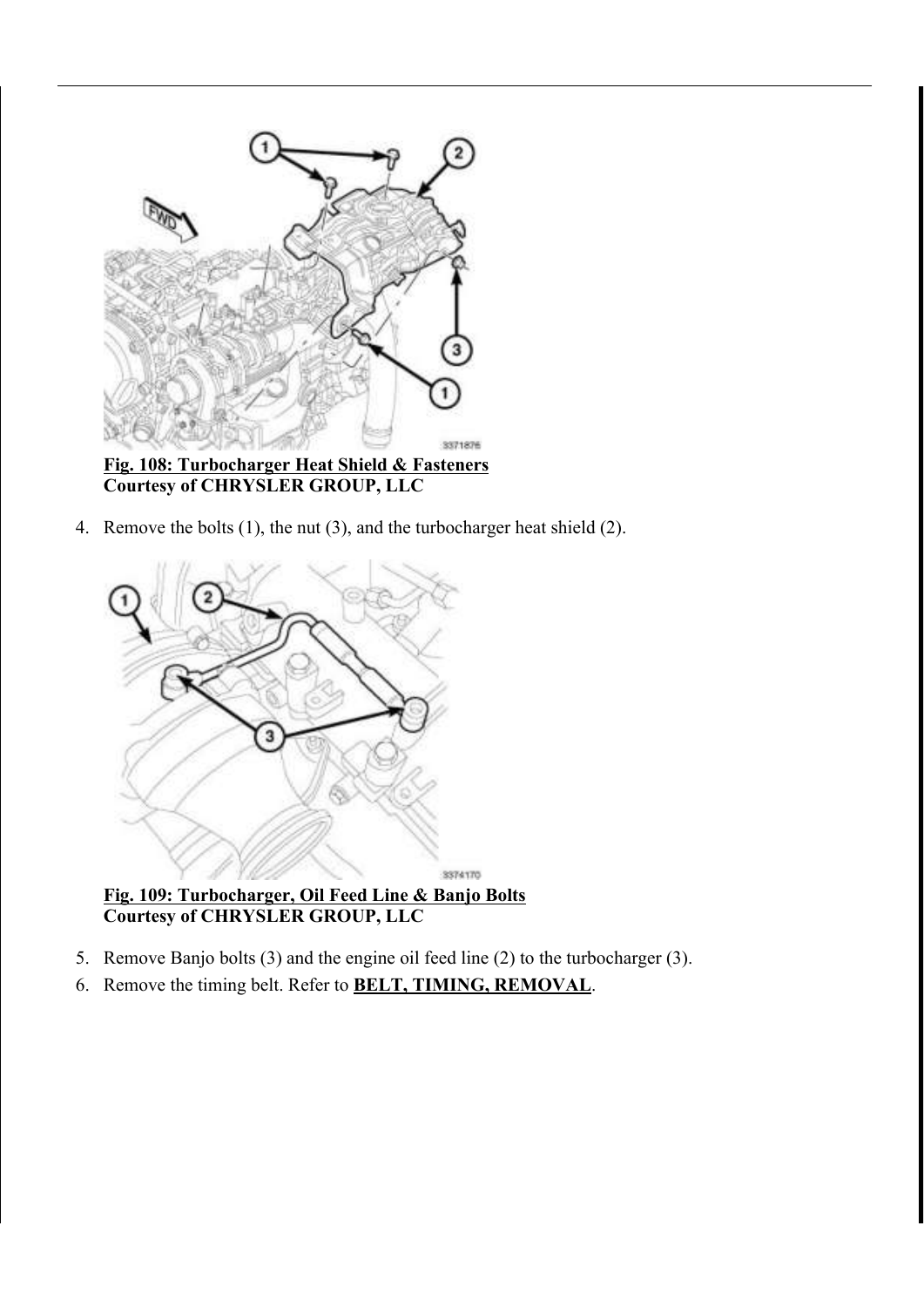![](_page_20_Figure_0.jpeg)

Fig. 110: Oil Vapor Recovery Pipe & Bolts Courtesy of CHRYSLER GROUP, LLC

- 7. Using the (special tool #10288, Pliers, Hose Clamp) loosen band clamp and disconnect hose from vapor recovery pipe.
- 8. Remove bolts (2) securing the engine oil vapor recovery pipe (1) to the camshaft housing.
- 9. Remove the screws securing the engine oil recovery pipe to the air chamber.

![](_page_20_Picture_5.jpeg)

### Fig. 111: Glow Plug Harness Connector Courtesy of CHRYSLER GROUP, LLC

- 10. Disconnect the glow plug wire harness connector (1) from each glow plug.
- 11. Remove the bolts, and release the degassing pipe retaining clip and remove the intake chamber reinforcement bracket.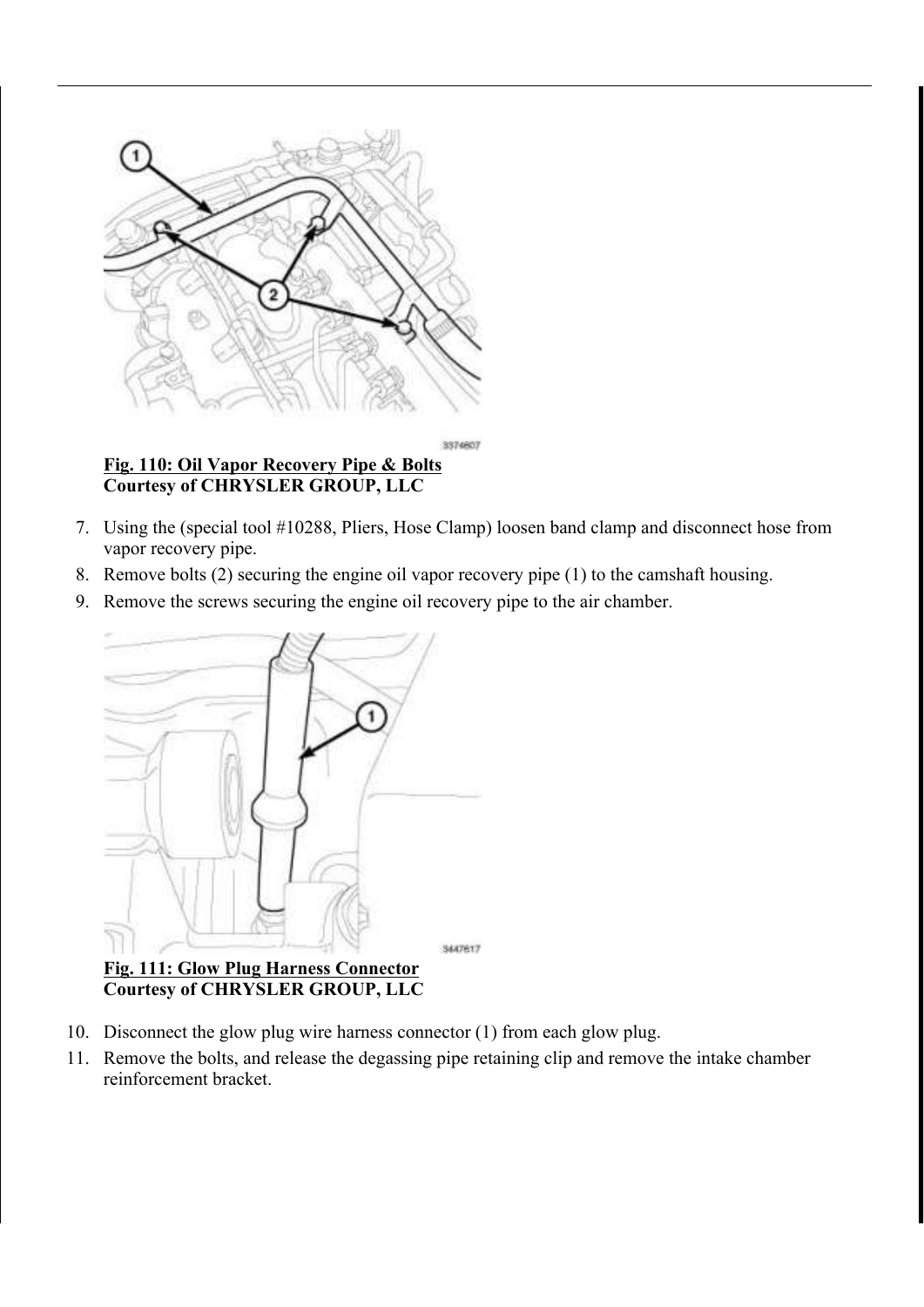![](_page_21_Picture_0.jpeg)

Fig. 112: Fuel Supply & Return Line Quick-Connect Fittings Courtesy of CHRYSLER GROUP, LLC

- 12. Disconnect the fuel supply (2) line quick-connect fittings at fuel injection pump. Refer to **FITTING**, QUICK CONNECT .
- 13. Disconnect the fuel return line (1) near the fuel injection pump.
- 14. Detach the fuel line routing clips.
- 15. Remove the fuel injectors. Refer to **INJECTOR(S), FUEL, REMOVAL**.

![](_page_21_Picture_6.jpeg)

Fig. 113: Vacuum Pump & Vacuum Lines Courtesy of CHRYSLER GROUP, LLC

16. Remove the vacuum lines (2) at vacuum pump (1).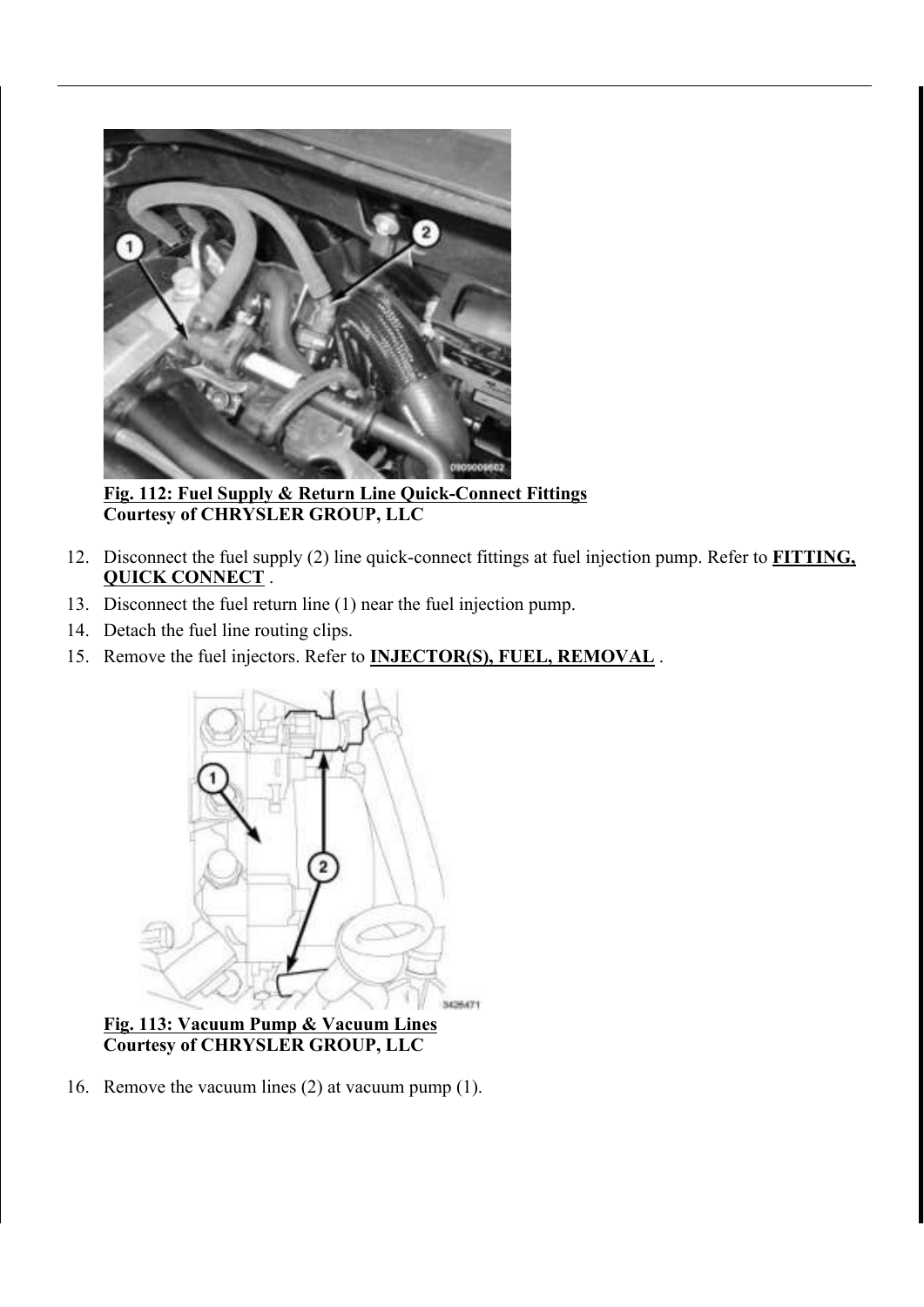![](_page_22_Figure_0.jpeg)

### Fig. 114: Cylinder Head Cover & Bolts Courtesy of CHRYSLER GROUP, LLC

- 17. Remove the bolts (1) and the cylinder head cover (2).
- 18. Remove and discard the gasket.

#### INSTALLATION

#### INSTALLATION

![](_page_22_Figure_6.jpeg)

### Fig. 115: Cylinder Head Cover & Bolts Courtesy of CHRYSLER GROUP, LLC

- 1. Clean sealing surfaces. Refer to **ENGINE STANDARD PROCEDURE**.
- 2. Install new cylinder head cover gasket.
- 3. Install cylinder head cover (2). Tighten bolts (1) to 25 N.m (18 ft. lbs.).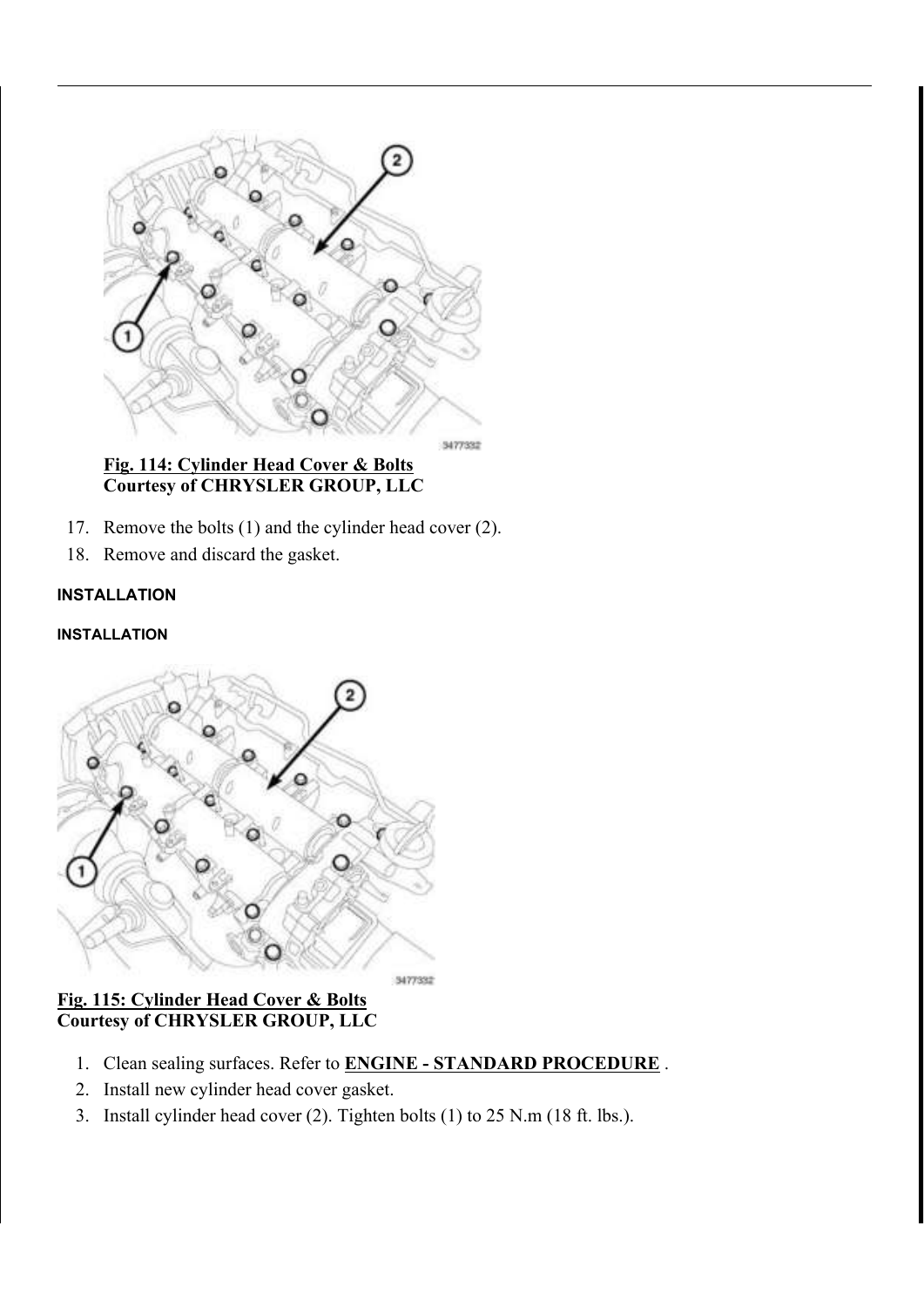![](_page_23_Picture_0.jpeg)

Fig. 116: Vacuum Pump & Vacuum Lines Courtesy of CHRYSLER GROUP, LLC

4. Install the vacuum lines (2) to the vacuum pump (1).

![](_page_23_Picture_3.jpeg)

Fig. 117: Fuel Supply & Return Line Quick-Connect Fittings Courtesy of CHRYSLER GROUP, LLC

- 5. Install the fuel injectors. Refer to **INJECTOR(S), FUEL, INSTALLATION**.
- 6. Attach the fuel line routing clips.
- 7. Connect the fuel return line (1) near the fuel injection pump.
- 8. Connect the fuel supply (2) line quick-connect fittings at fuel injection pump.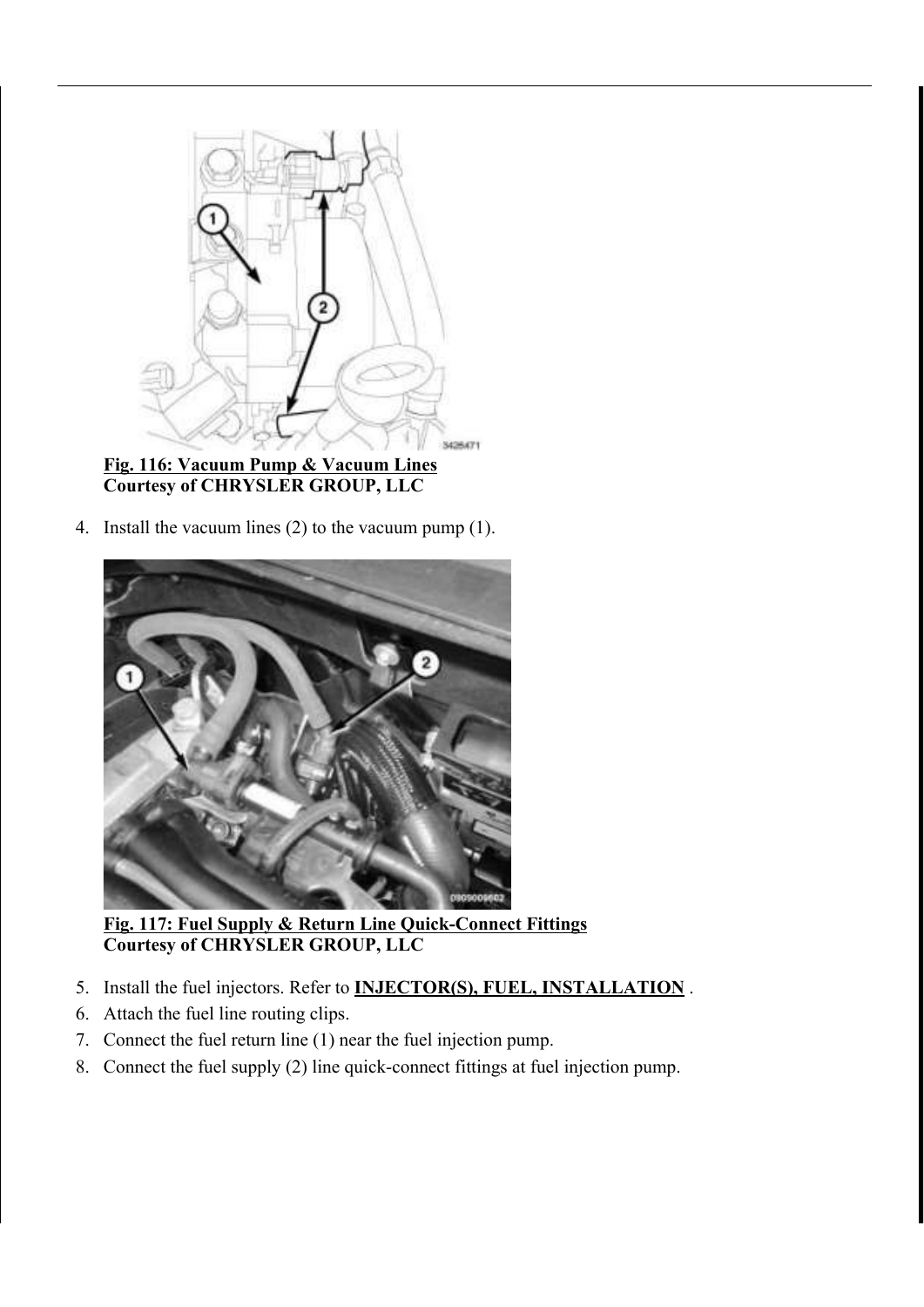![](_page_24_Figure_0.jpeg)

- 9. Install the intake chamber reinforcement bracket and the degassing pipe retaining clip and securely tighten bolt.
- 10. Disconnect the glow plug wire harness connector (1) from each glow plug.

![](_page_24_Figure_3.jpeg)

3374607

### Fig. 119: Oil Vapor Recovery Pipe & Bolts Courtesy of CHRYSLER GROUP, LLC

- 11. Install the screws securing the engine oil recovery pipe to the air chamber and securely tighten.
- 12. Install the bolts (2) securing the engine oil vapor recovery pipe (1) to the camshaft housing.
- 13. Connect the hose to the vapor recovery pipe
- 14. Using the (special tool #10288, Pliers, Hose Clamp) to crimp band clamp.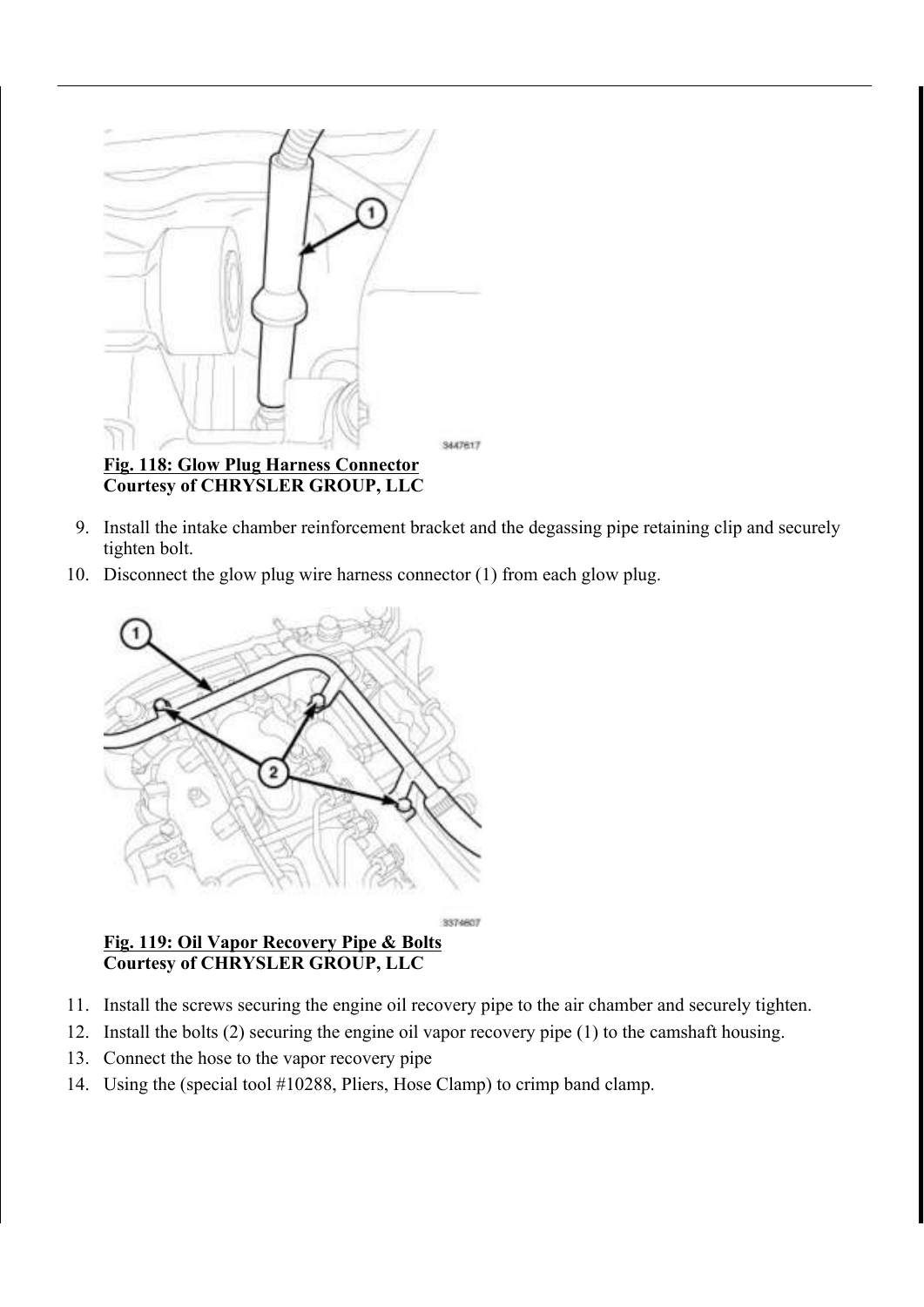![](_page_25_Figure_0.jpeg)

Fig. 120: Turbocharger, Oil Feed Line & Banjo Bolts Courtesy of CHRYSLER GROUP, LLC

- 15. Install the timing belt. Refer to **BELT, TIMING, INSTALLATION**.
- 16. Install the engine oil feed line (2) to the turbocharger (3). Tighten the Banjo bolts (3) to 18 N.m (159 in. lbs.).

![](_page_25_Figure_4.jpeg)

Fig. 121: Turbocharger Heat Shield & Fasteners Courtesy of CHRYSLER GROUP, LLC

17. Install the turbo heat shield. Tighten the bolts (1) to 12 N.m (106 in. lbs.) and the nut (3) to 8 N.m (71 in. lbs.).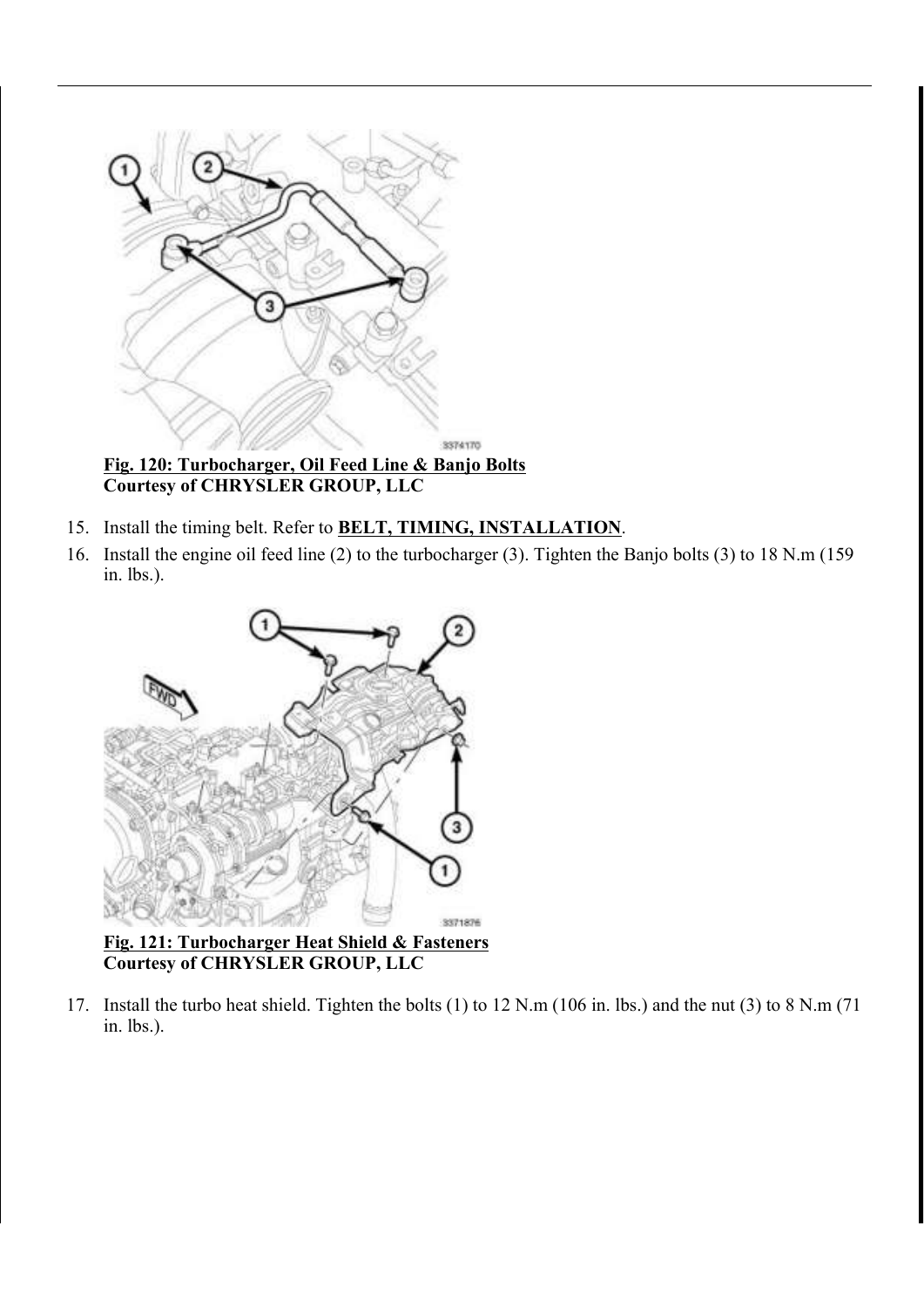![](_page_26_Figure_0.jpeg)

Fig. 122: Upper Turbocharger Heat Shield & Mid Upper Turbocharger Heat Shield Courtesy of CHRYSLER GROUP, LLC

18. Install the upper turbo heat shield (2) Tighten the bolts (1) to 12 N.m (106 in. lbs.).

![](_page_26_Picture_3.jpeg)

Fig. 123: Engine Cover Courtesy of CHRYSLER GROUP, LLC

- 19. Install the engine cover (1).
- 20. Connect the negative battery cable.

# LIFTER(S), HYDRAULIC

### REMOVAL

REMOVAL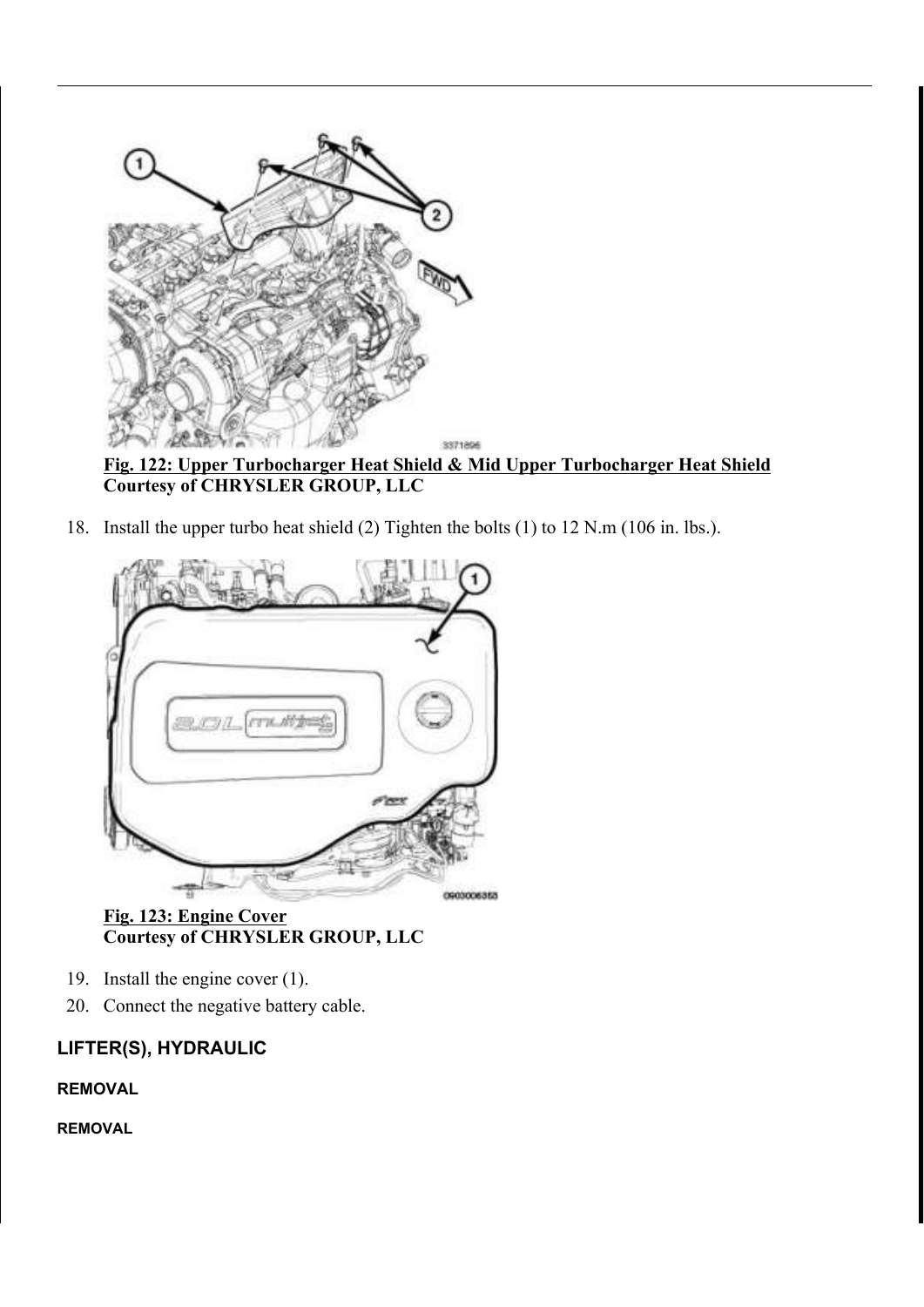![](_page_27_Figure_0.jpeg)

Fig. 124: Rocker Arm, Retaining Clip & Lifter Courtesy of CHRYSLER GROUP, LLC

- 1. Disconnect the negative battery cable.
- 2. Remove the rocker arm and lifter. Refer to **ROCKER ARM, VALVE, REMOVAL**.
- 3. Remove retaining clip (2) and separate the rocker arm (1) from lifter (3).

#### INSTALLATION

#### INSTALLATION

![](_page_27_Figure_7.jpeg)

Fig. 125: Rocker Arm, Retaining Clip & Lifter Courtesy of CHRYSLER GROUP, LLC

- 1. Assemble the rocker arm (1) to the lifter (3) and install the retaining clip (2).
- 2. Install the rocker arm and lifter. Refer to **ROCKER ARM, VALVE, INSTALLATION**.
- 3. Connect the negative battery cable.

### ROCKER ARM, VALVE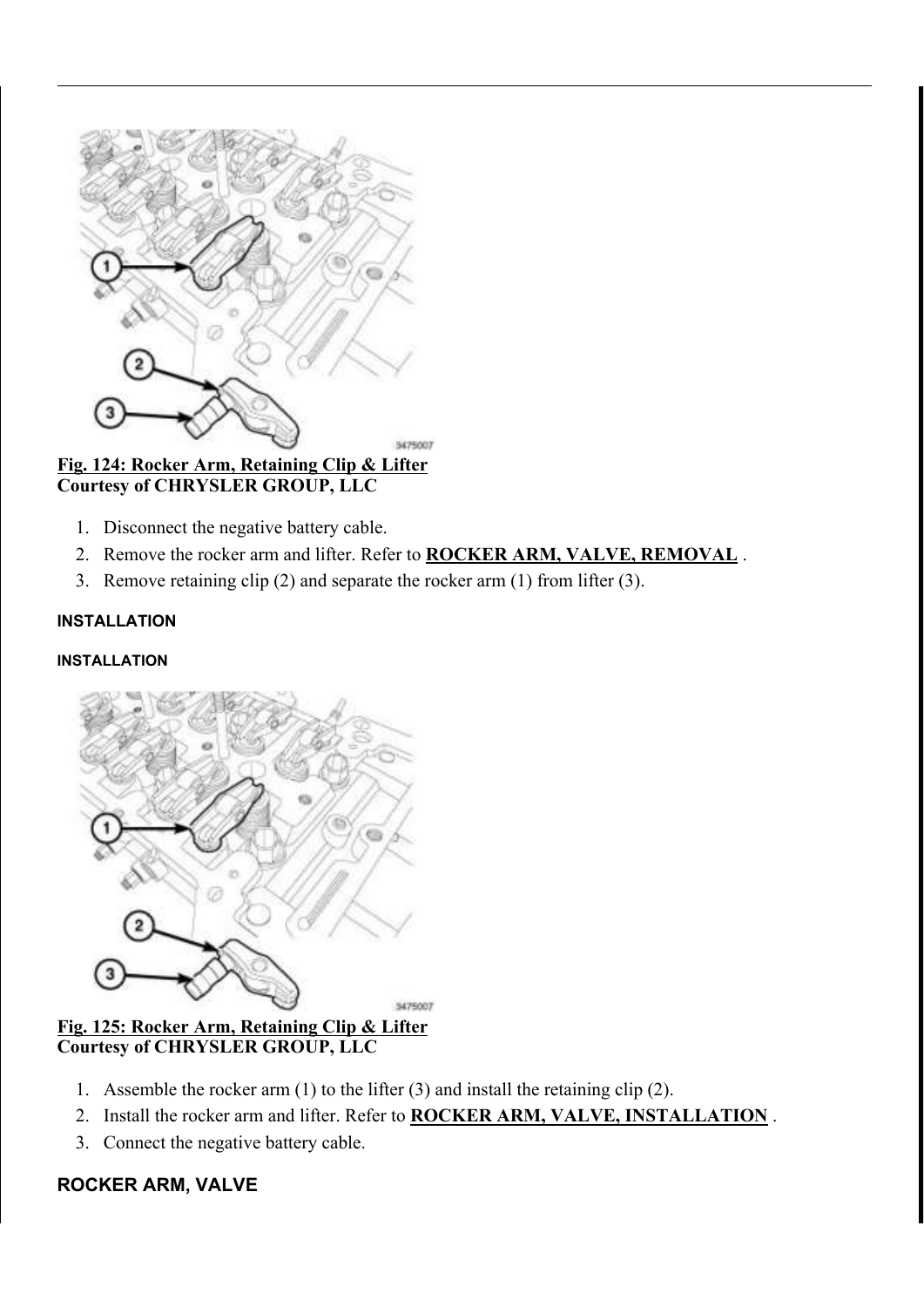#### REMOVAL

#### REMOVAL

- 1. Disconnect the negative battery cable.
- 2. Remove the cylinder head cover. Refer to COVER(S), CYLINDER HEAD, REMOVAL .

![](_page_28_Figure_4.jpeg)

Fig. 126: Rocker Arm, Retaining Clip & Lifter Courtesy of CHRYSLER GROUP, LLC

### NOTE: Label the order in which the rocker arms were removed.

3. Remove the rocker arm and lifter assembly (1).

#### INSTALLATION

#### INSTALLATION

![](_page_28_Picture_10.jpeg)

Fig. 127: Rocker Arm, Retaining Clip & Lifter Courtesy of CHRYSLER GROUP, LLC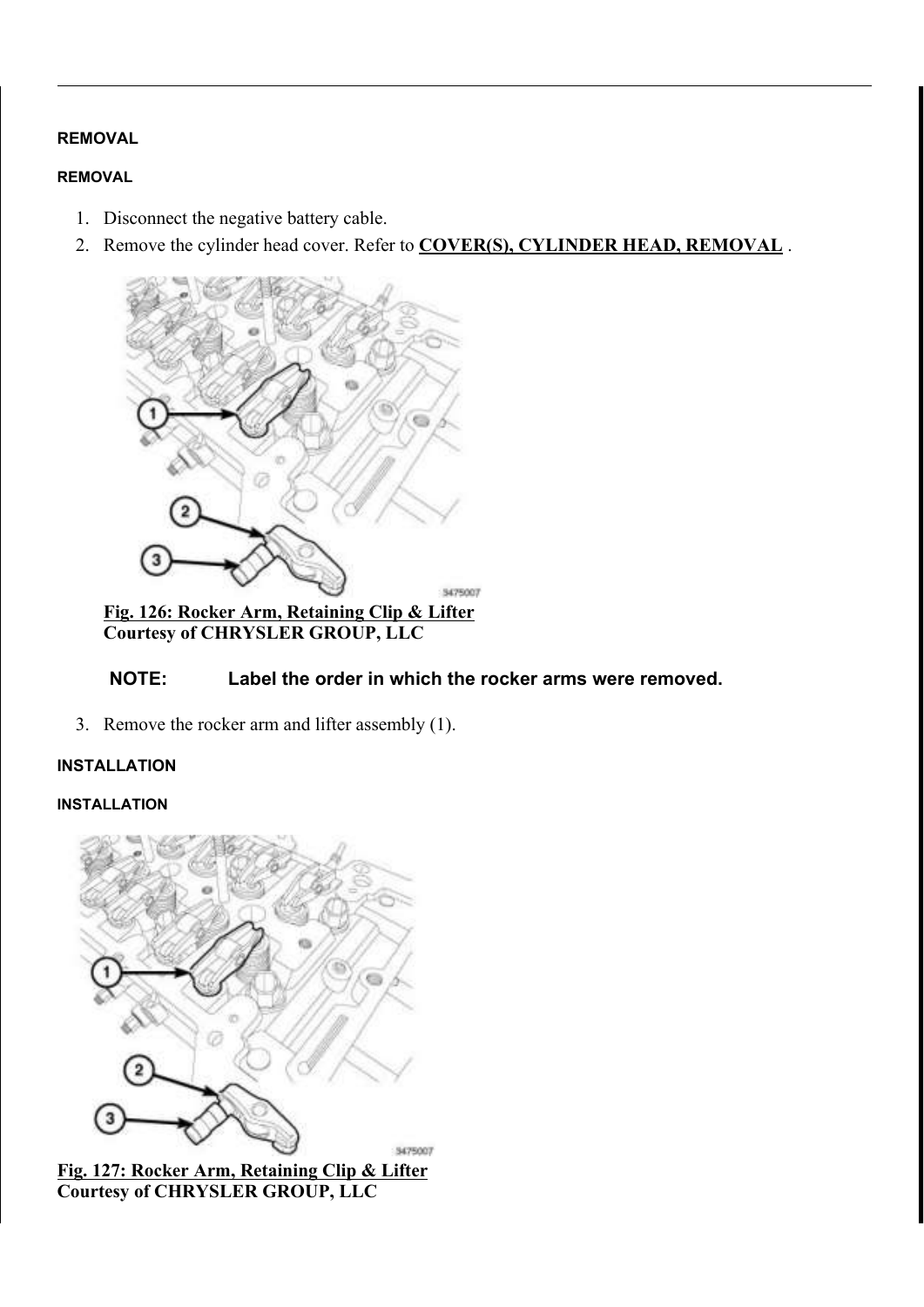- 1. Install the rocker arm and lifter assembly back to its original location as noted during the removal process.
- 2. Install the cylinder head cover. Refer to **COVER(S), CYLINDER HEAD, INSTALLATION**.
- 3. Connect the negative battery cable.

# SEAL(S), CAMSHAFT

### REMOVAL

### REMOVAL

![](_page_29_Picture_6.jpeg)

### Fig. 128: Engine Cover Courtesy of CHRYSLER GROUP, LLC

- 1. Remove the engine cover (1).
- 2. Remove the camshaft timing belt sprocket. Refer to **BELT AND SPROCKETS, TIMING**, REMOVAL.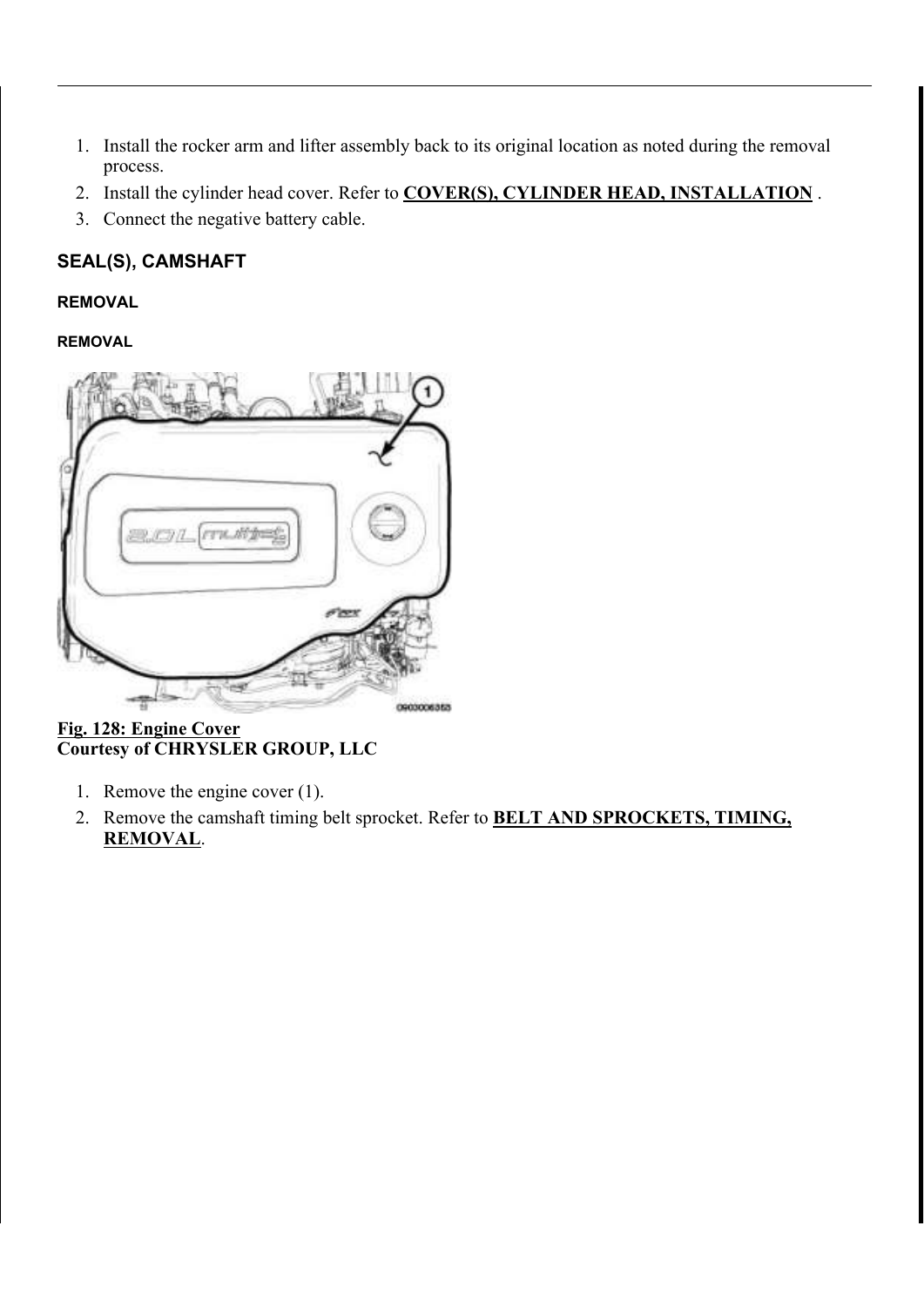![](_page_30_Picture_0.jpeg)

Fig. 129: Seal Remover Tool Courtesy of CHRYSLER GROUP, LLC

3. Using the (special tool #10498, Remover, Seal) Tool (1), remove the camshaft oil seals.

### INSTALLATION

### INSTALLATION

![](_page_30_Figure_5.jpeg)

### Fig. 130: Camshaft Oil Seal, Fitting Tool & Bolt Courtesy of CHRYSLER GROUP, LLC

- 1. Using the Fitting Tool (2) (special tool #20131, Installer, Camshaft Oil Seal), position new camshaft seal (1) onto Fitting Tool (2) and install the camshaft oil seal (1) by drawing in the seal using the bolt (3).
- 2. Remove the Fitting Tool.
- 3. Install the camshaft timing belt sprocket. Refer to BELT AND SPROCKETS, TIMING, INSTALLATION.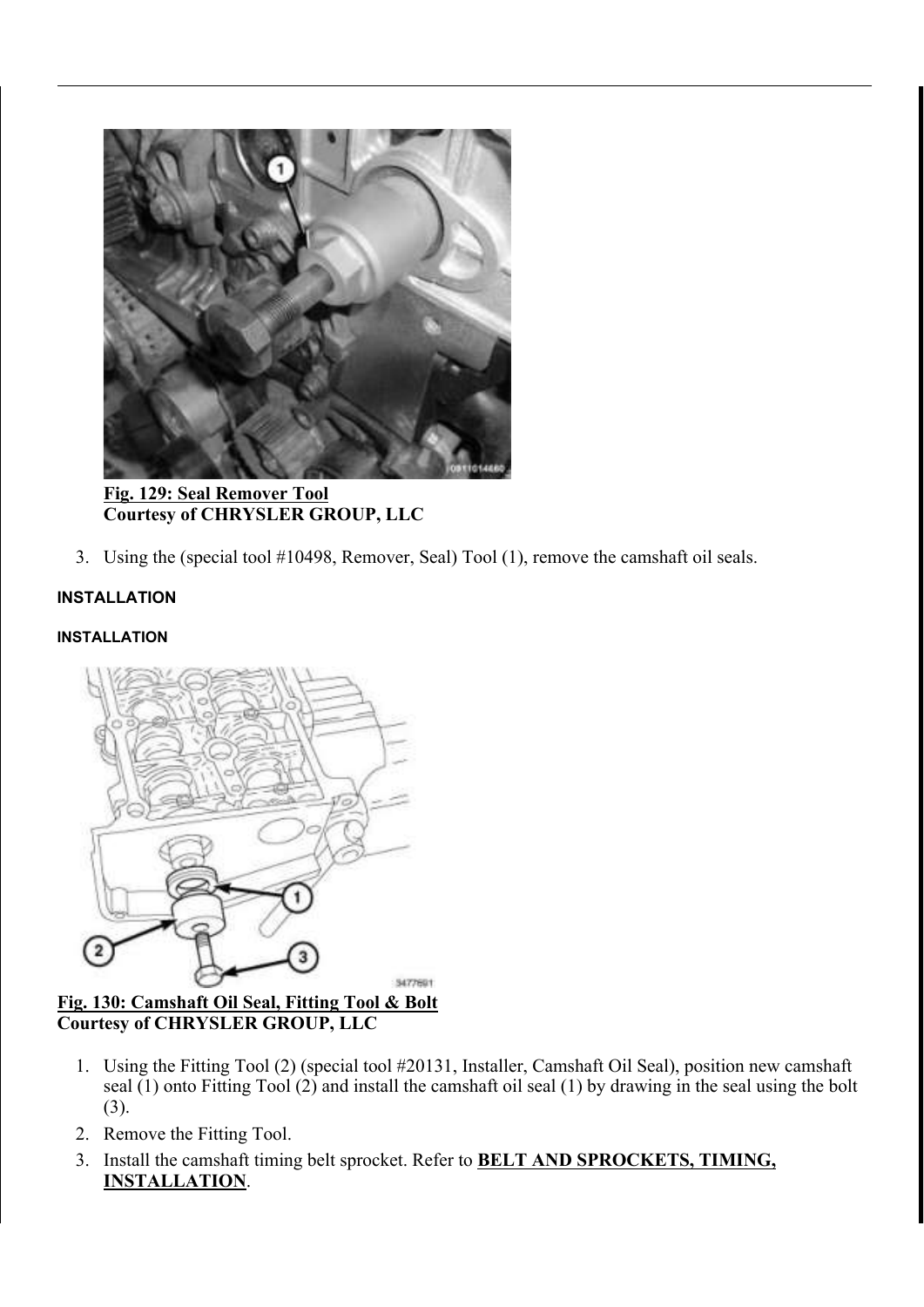![](_page_31_Picture_0.jpeg)

Fig. 131: Engine Cover Courtesy of CHRYSLER GROUP, LLC

4. Install the engine cover (1).

# SPRING(S), VALVE

### REMOVAL

### REMOVAL

- 1. Disconnect negative battery cable.
- 2. Remove the cylinder head cover. Refer to COVER(S), CYLINDER HEAD, REMOVAL .
- 3. Assemble the (special tool #MD998772A, Compressor, Valve Spring) to the (special tool #10224, Adapter, Valve Spring) and install onto cylinder head.

![](_page_31_Picture_9.jpeg)

0956030703

### Fig. 132: Valve Spring Components Courtesy of CHRYSLER GROUP, LLC

4. Compress the valve spring (3) and remove the valve keepers (1).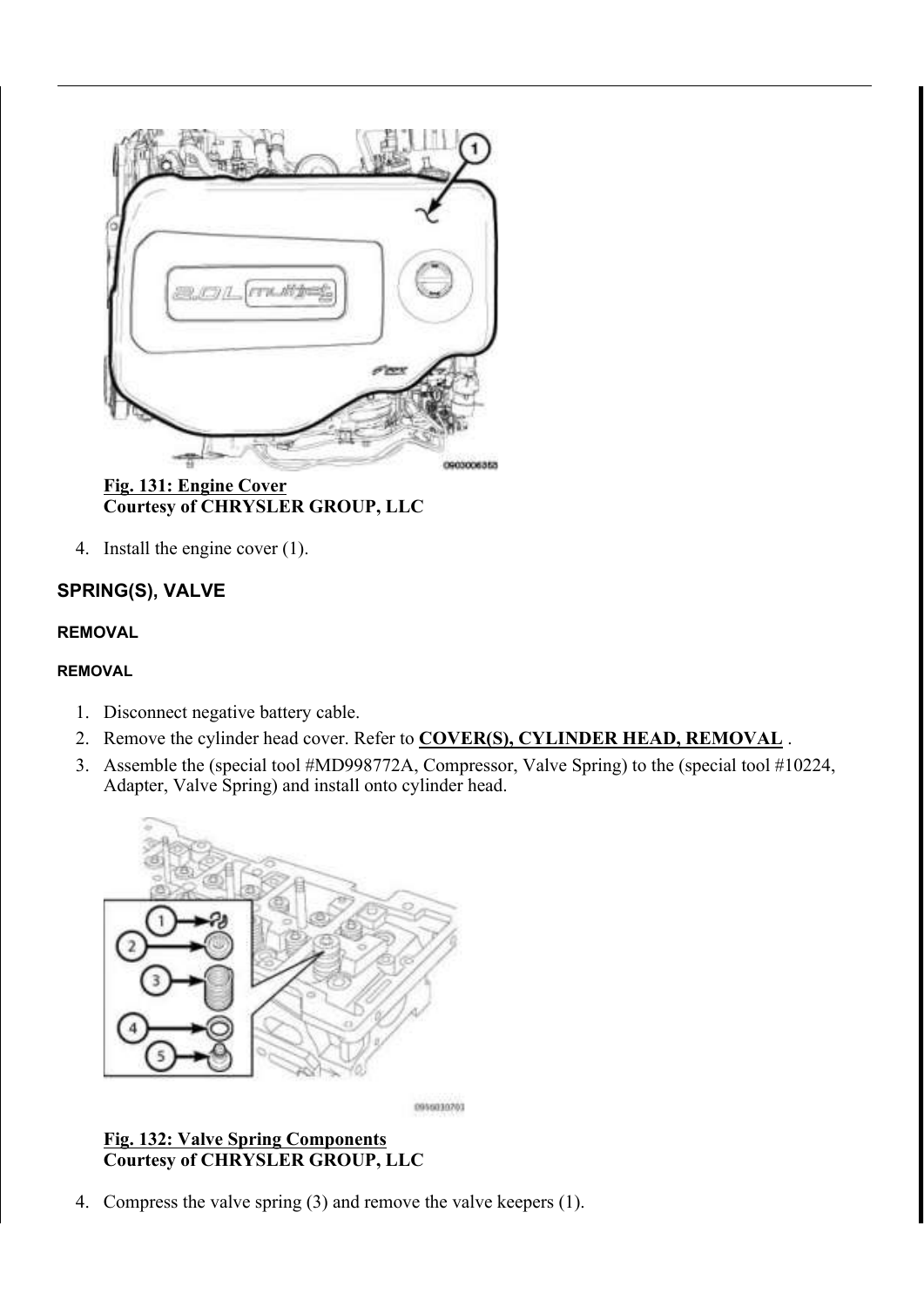- 5. Remove the valve upper shim (2).
- 6. Remove the valve spring (3).
- 7. Remove the lower shim (4) (exhaust valve only).
- 8. Repeat procedure for each cylinder as necessary.

#### INSTALLATION

#### INSTALLATION

![](_page_32_Picture_6.jpeg)

0956030703

### Fig. 133: Valve Spring Components Courtesy of CHRYSLER GROUP, LLC

### NOTE: Inspect all valve springs and retainers for wear or damage. Replace as necessary.

- 1. Install the lower shim (4) (exhaust valve only).
- 2. Install valve spring (3).
- 3. Install valve upper shim (2).
- 4. Assemble the (special tool #MD998772A, Compressor, Valve Spring) to the (special tool #10224, Adapter, Valve Spring) and install onto cylinder head.

### NOTE: Ensure that the valve keepers are seated properly.

- 5. Compress valve spring (3) and install valve keepers (1).
- 6. Repeat procedure for each cylinder as necessary.
- 7. Install the cylinder head cover. Refer to **COVER(S), CYLINDER HEAD, INSTALLATION**.
- 8. Connect negative battery cable.

# VALVES, INTAKE AND EXHAUST

#### REMOVAL

#### **REMOVAL**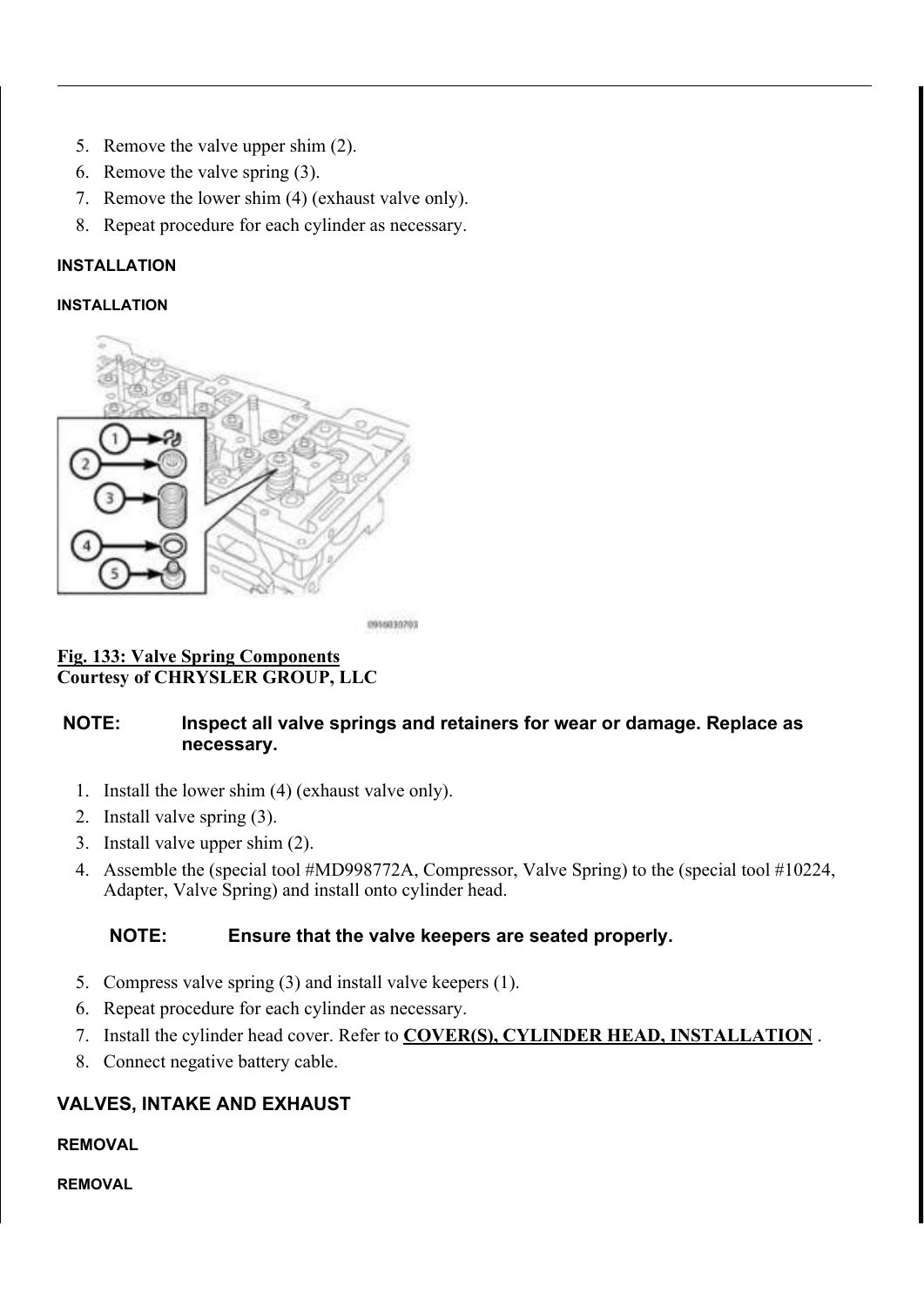NOTE: As a good practice, determine if the valve faces or valve seats require servicing. Measuring the valve height on a known good valve. If the replacement or refinished valve height is greater than the measurement of the known good valve height, machine enough material from the stem of the valves to give you the valve height of the good valve.

### NOTE: Valves can not be ground, only lapping is permitted.

- 1. Disconnect the negative battery cable.
- 2. Remove the cylinder head. Refer to CYLINDER HEAD, REMOVAL .
- 3. Assemble the (special tool #MD998772A, Compressor, Valve Spring) to the (special tool #10224, Adapter, Valve Spring) and install onto cylinder head.

![](_page_33_Picture_5.jpeg)

0956030703

### Fig. 134: Valve Spring Components Courtesy of CHRYSLER GROUP, LLC

### CAUTION: Valves, springs and retainers must be kept in order of the cylinder they were removed.

- 4. Compress the valve spring (3) and remove the valve keepers (1).
- 5. Remove the valve upper shim (2).
- 6. Remove the valve spring (3).
- 7. Remove the lower shim (4) (exhaust valve only).

### CAUTION: Suitably mark the valve and the position in the cylinder head before removal. Failure to do so will result in improperly seated valves and possible engine damage after reassembly.

- 8. Remove valve stem seal (5).
- 9. Repeat steps 3 through 7 for each valve as necessary.
- 10. Remove the valves and replace as necessary.

# INSTALLATION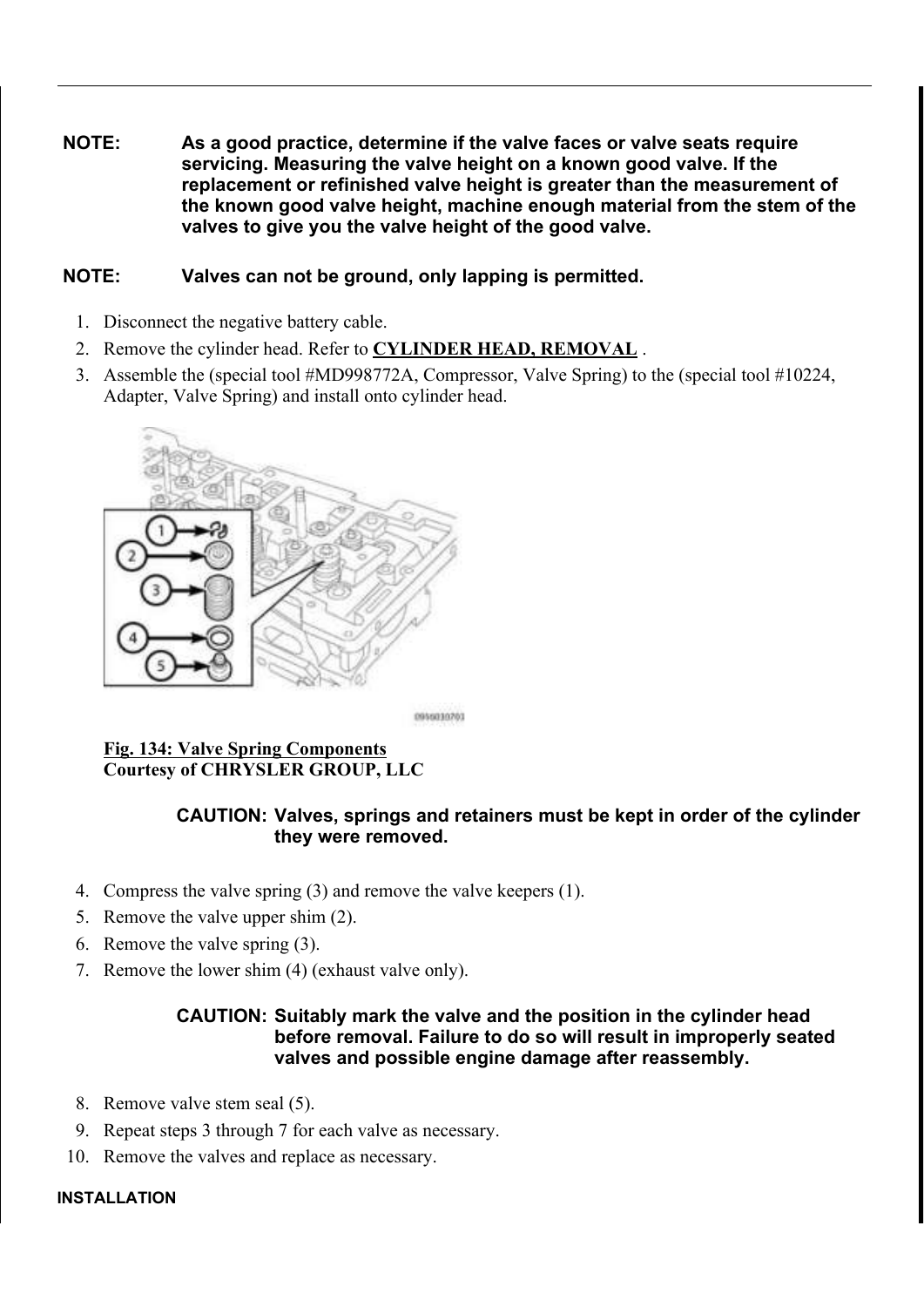#### INSTALLATION

WARNING: Valves must be kept in their original positions in cylinder head. Failure to do so will result in engine damage.

### NOTE: Inspect all valves, springs and retainers for wear or damage. Replace as necessary.

1. Install valves in their original position in the cylinder head.

![](_page_34_Picture_4.jpeg)

5478789

#### Fig. 135: Valve Stem Seal & Fitting Tool Courtesy of CHRYSLER GROUP, LLC

- 2. Install the valve seal Fitting Tool (2) onto valve stem.
- 3. Install valve stem seal (1).
- 4. Remove the valve seal Fitting Tool (2) from the valve stem.

![](_page_34_Figure_10.jpeg)

0956030703

Fig. 136: Valve Spring Components Courtesy of CHRYSLER GROUP, LLC